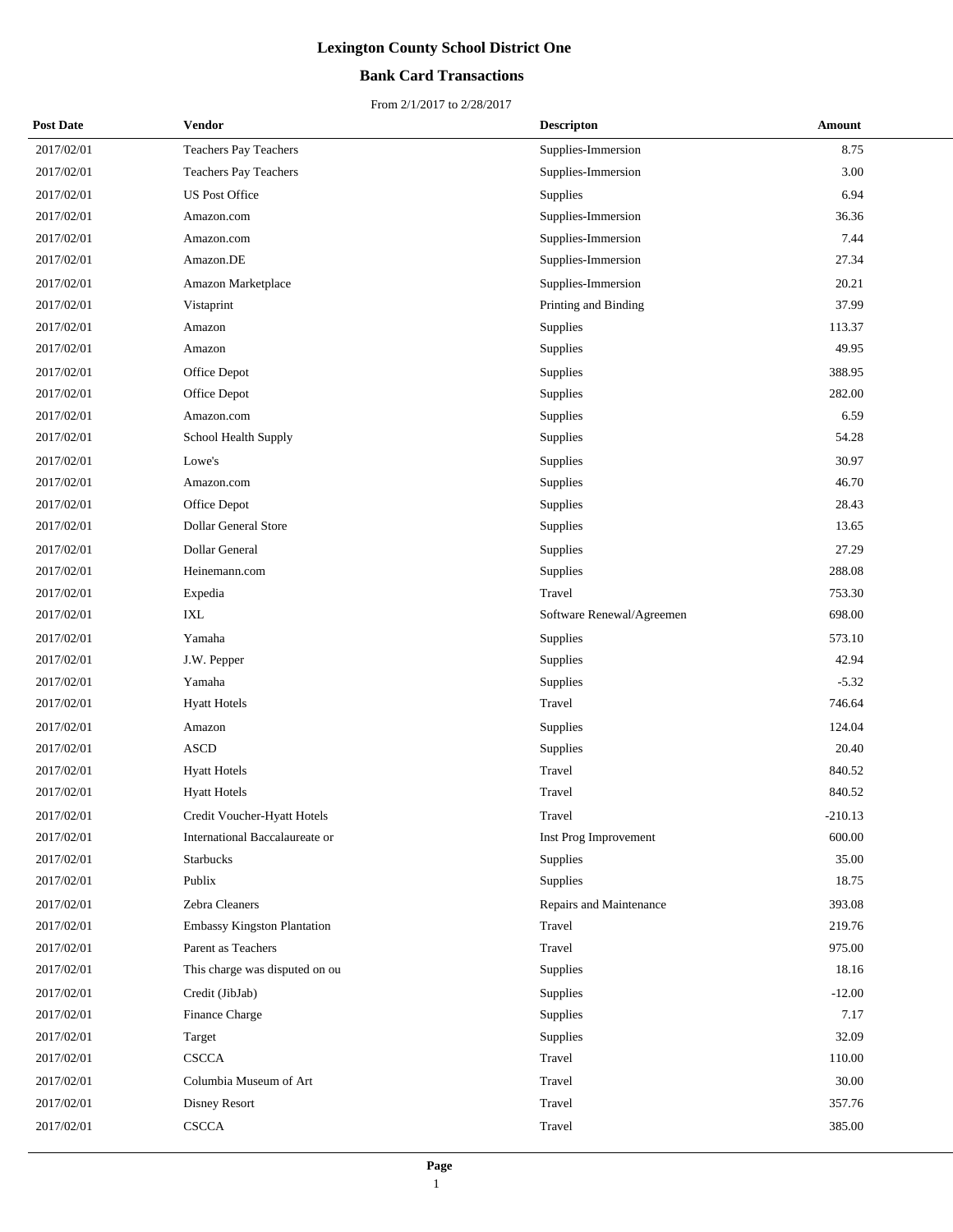## **Bank Card Transactions**

| <b>Post Date</b> | Vendor                    | <b>Descripton</b> | Amount   |
|------------------|---------------------------|-------------------|----------|
| 2017/02/01       | PSSCA Convention          | Travel            | 129.00   |
| 2017/02/01       | <b>SCASA</b>              | Dues and Fees     | 175.50   |
| 2017/02/01       | <b>SCAAA</b>              | Travel            | 500.00   |
| 2017/02/01       | <b>Smart Phone Medic</b>  | Supplies          | 134.10   |
| 2017/02/01       | LRP Conferences LLC       | Travel            | 1,049.00 |
| 2017/02/01       | Smith Rubber Stamp        | Supplies          | 13.13    |
| 2017/02/01       | Office Depot/Max          | Supplies          | 114.24   |
| 2017/02/01       | Lowe's                    | Supplies          | 19.65    |
| 2017/02/01       | <b>CES</b>                | Supplies          | 38.27    |
| 2017/02/01       | Amazon                    | Supplies          | 42.95    |
| 2017/02/01       | Lowe's                    | Supplies          | 109.03   |
| 2017/02/01       | Lowes                     | Supplies          | 141.68   |
| 2017/02/01       | Gator's Market            | Supplies          | 17.36    |
| 2017/02/01       | Sam's Club                | Supplies          | 21.27    |
| 2017/02/01       | Petco                     | Supplies          | 56.68    |
| 2017/02/01       | Walker Hardware           | Supplies          | 9.10     |
| 2017/02/01       | Pitt Stop                 | Supplies          | 50.01    |
| 2017/02/01       | Walmart                   | Supplies          | 5.29     |
| 2017/02/01       | Hardees                   | Supplies          | 288.71   |
| 2017/02/01       | <b>IGA</b>                | Supplies          | 45.47    |
| 2017/02/01       | Title 1 Organization      | Travel            | 860.00   |
| 2017/02/01       | Greenwood Heinemann       | Supplies          | 205.98   |
| 2017/02/01       | Amazon                    | Supplies          | 18.45    |
| 2017/02/01       | Amazon                    | Supplies          | 87.39    |
| 2017/02/01       | REI Greenwood Heinnemann  | Supplies          | 977.47   |
| 2017/02/01       | Office Depot              | Supplies          | 229.08   |
| 2017/02/01       | Office Depot              | Supplies          | 63.71    |
| 2017/02/01       | Office Depot              | Supplies          | 5.33     |
| 2017/02/01       | Amazon                    | Pupil Activity    | 59.82    |
| 2017/02/01       | JW Pepper                 | Pupil Activity    | 33.25    |
| 2017/02/01       | <b>JW</b> Pepper          | Pupil Activity    | 9.50     |
| 2017/02/01       | Hobby Lobby               | Pupil Activity    | 172.95   |
| 2017/02/01       | Hobby Lobby               | Pupil Activity    | 50.45    |
| 2017/02/01       | Amazon                    | Pupil Activity    | 13.94    |
| 2017/02/01       | Michaels                  | Pupil Activity    | 139.26   |
| 2017/02/01       | Amazon                    | Pupil Activity    | 50.06    |
| 2017/02/01       | Geddes                    | Pupil Activity    | 128.91   |
| 2017/02/01       | Rochester 101             | Pupil Activity    | 125.00   |
| 2017/02/01       | Amazon                    | Pupil Activity    | 124.00   |
| 2017/02/01       | Office Depot/Office Max   | Pupil Activity    | 26.00    |
| 2017/02/01       | Office Depot/Office Max   | Pupil Activity    | 61.00    |
| 2017/02/01       | Target                    | Pupil Activity    | 34.13    |
| 2017/02/01       | Carolina Retail Packaging | Pupil Activity    | 12.04    |
| 2017/02/01       | Office Depot              | Pupil Activity    | 9.40     |
| 2017/02/01       | Office Depot              | Pupil Activity    | 84.23    |
|                  |                           |                   |          |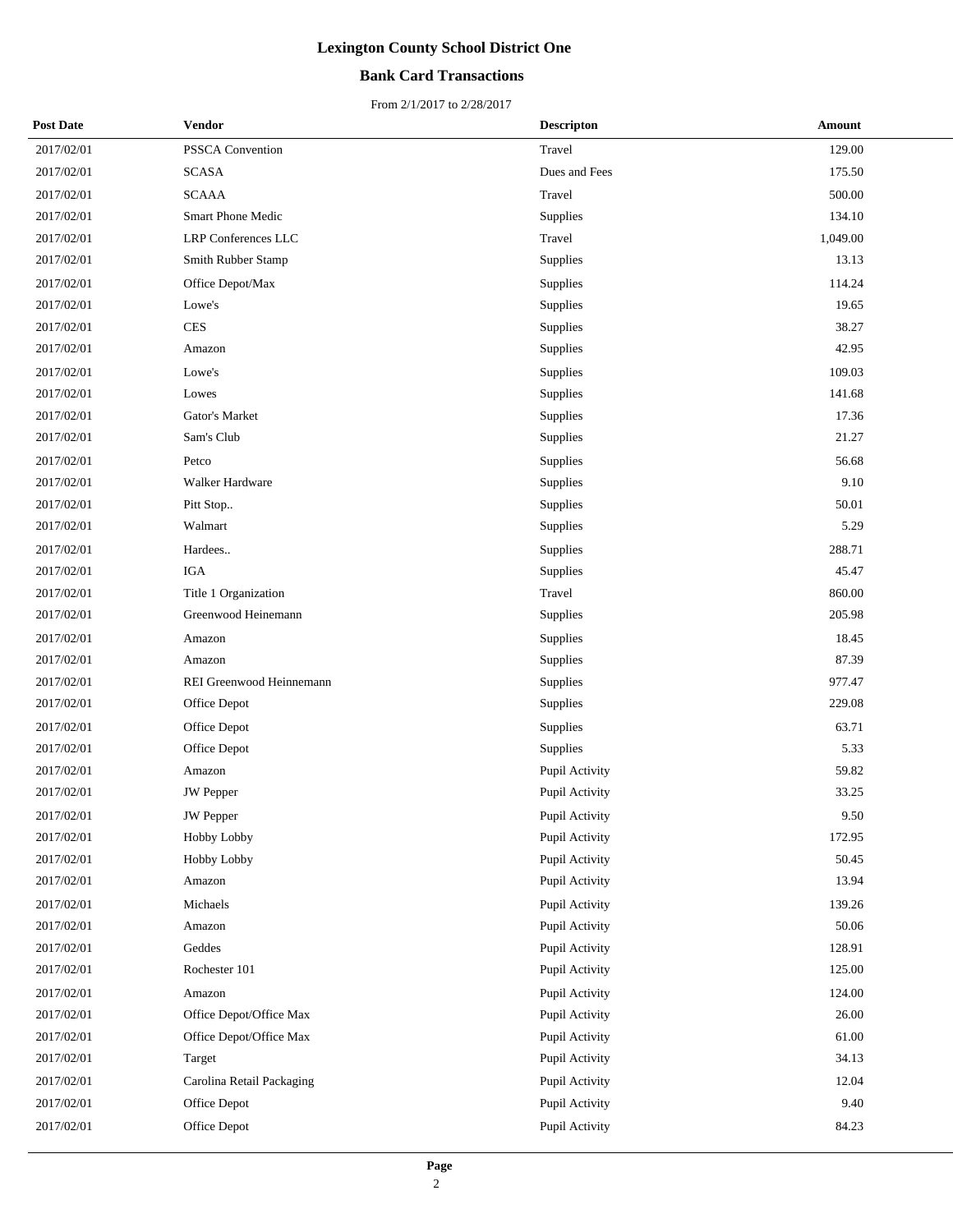## **Bank Card Transactions**

| <b>Post Date</b> | Vendor                         | <b>Descripton</b>          | Amount   |
|------------------|--------------------------------|----------------------------|----------|
| 2017/02/01       | Amazon                         | Pupil Activity             | 97.22    |
| 2017/02/01       | Amazon.Com                     | Pupil Activity             | 121.78   |
| 2017/02/01       | Wal-Mart                       | Pupil Activity             | 58.41    |
| 2017/02/01       | Amazon                         | Pupil Activity             | 116.58   |
| 2017/02/01       | $\operatorname{NSTA}$          | Pupil Activity             | 41.75    |
| 2017/02/01       | Walmart                        | Pupil Activity             | 33.58    |
| 2017/02/01       | <b>Educational Wonderland</b>  | Pupil Activity             | 101.48   |
| 2017/02/01       | walmart                        | Pupil Activity             | 51.13    |
| 2017/02/01       | Chick Fil A                    | Pupil Activity             | 82.61    |
| 2017/02/01       | Chick Fil A                    | Pupil Activity             | 76.26    |
| 2017/02/01       | Chick Fil A                    | Pupil Activity             | 80.07    |
| 2017/02/01       | Target                         | Pupil Activity             | 36.55    |
| 2017/02/01       | Amazon. com                    | Supplies                   | $-33.17$ |
| 2017/02/06       | Wal Mart                       | Supplies-Immersion         | 57.68    |
| 2017/02/06       | Office Depot                   | Supplies                   | 173.51   |
| 2017/02/06       | Walmart                        | Supplies                   | 12.90    |
| 2017/02/06       | Amazon                         | Supplies                   | 171.92   |
| 2017/02/06       | Office Depot                   | Supplies                   | 66.95    |
| 2017/02/06       | Lowes                          | Supplies                   | 58.40    |
| 2017/02/06       | Amazon                         | Supplies                   | 4.24     |
| 2017/02/06       | Amazon                         | Supplies                   | 6.41     |
| 2017/02/06       | APL*Apple                      | <b>Technology Supplies</b> | 159.43   |
| 2017/02/06       | QC Supply                      | Repairs and Maintenance    | 63.87    |
| 2017/02/06       | J W Pepper                     | Supplies                   | 640.74   |
| 2017/02/06       | Stripe                         | Supplies                   | 30.00    |
| 2017/02/06       | Demco                          | Supplies                   | 27.93    |
| 2017/02/06       | First Class Conference (Southe | Travel                     | 540.00   |
| 2017/02/06       | Embassy Kingston Plantation    | Travel                     | 359.64   |
| 2017/02/06       | Office Depot                   | Supplies                   | 96.85    |
| 2017/02/06       | Storey's Florist               | Supplies                   | 87.75    |
| 2017/02/06       | Amazon                         | Supplies                   | 59.79    |
| 2017/02/06       | Amazon                         | Supplies                   | 24.53    |
| 2017/02/06       | Adobe ID Creative CLD          | <b>Technology Supplies</b> | 179.88   |
| 2017/02/06       | Phi Delta Kappa International  | Dues and Fees              | 99.00    |
| 2017/02/06       | Publix                         | Other Objects              | 37.76    |
| 2017/02/06       | Walmart                        | Supplies                   | 65.13    |
| 2017/02/06       | Walmart                        | Supplies                   | 149.80   |
| 2017/02/06       | POSTAL EXPRESS LLC LEXINGTON S | Supplies                   | 16.35    |
| 2017/02/06       | POSTAL EXPRESS LLC LEXINGTON S | Supplies                   | 7.65     |
| 2017/02/06       | PAYPAL*SNUG 402-935-7733 AK    | Dues and Fees              | 200.00   |
| 2017/02/06       | ACCOUNTANCY BOARD 803-896-4326 | Dues and Fees              | 80.00    |
| 2017/02/06       | Derrick's Service Center       | Supplies                   | 25.00    |
| 2017/02/06       | Ed Smith Lumber                | Supplies                   | 10.70    |
| 2017/02/06       | Ed Smith Lumber                | Supplies                   | 4.55     |
| 2017/02/06       | Lowes                          | Supplies                   | 51.02    |
|                  |                                |                            |          |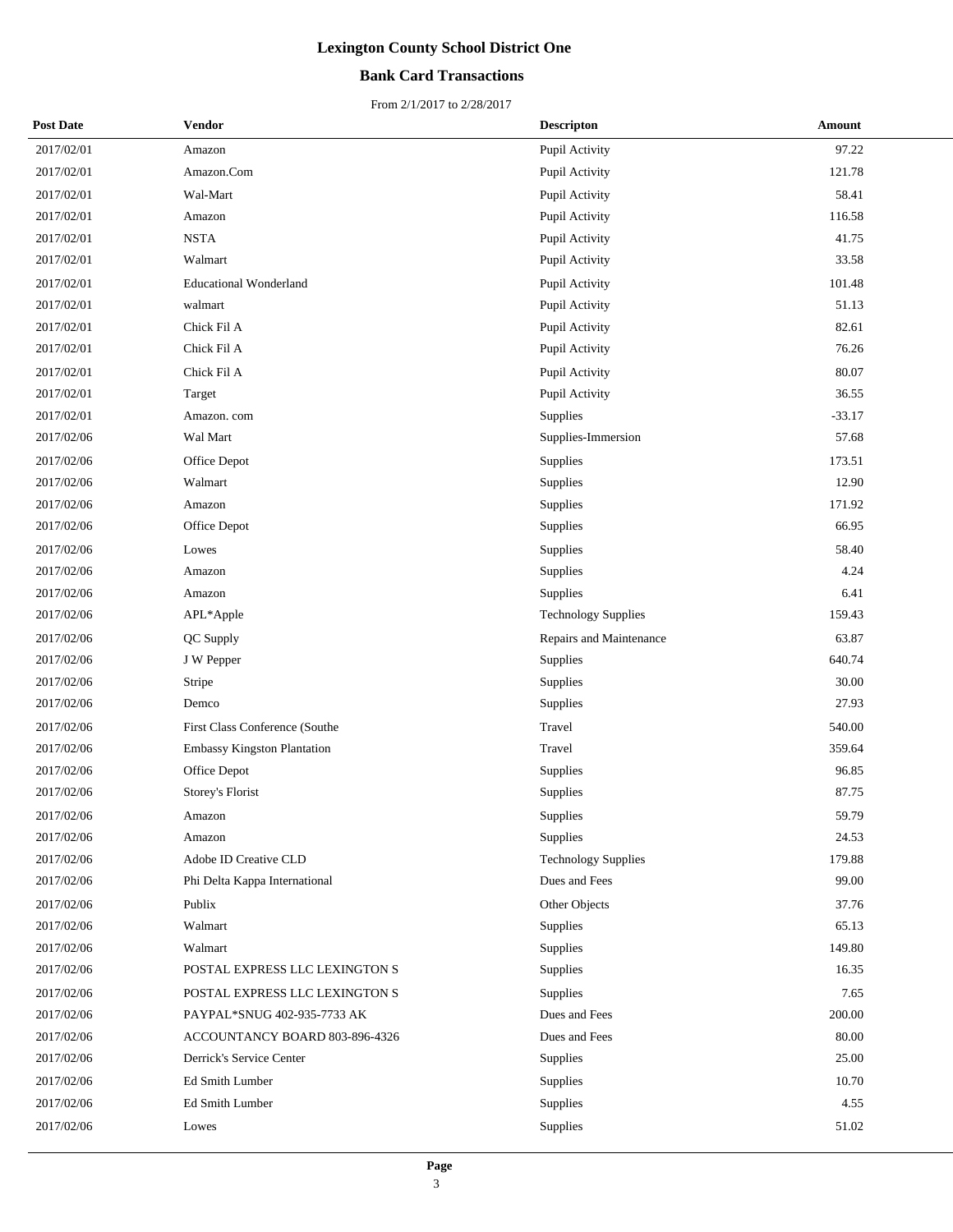## **Bank Card Transactions**

| <b>Post Date</b> | Vendor                      | <b>Descripton</b>    | Amount   |
|------------------|-----------------------------|----------------------|----------|
| 2017/02/06       | Title I Organization        | Travel               | 860.00   |
| 2017/02/06       | Delta Airlines              | Travel               | 1,417.30 |
| 2017/02/06       | Delta Airlines              | Travel               | 1,462.30 |
| 2017/02/06       | Pelion House of Pizza       | Other Objects        | 144.45   |
| 2017/02/06       | Office Depot                | Supplies             | 659.10   |
| 2017/02/06       | Home Depot                  | Supplies             | 341.28   |
| 2017/02/06       | Wal Mart                    | Supplies             | 19.76    |
| 2017/02/06       | Amazon.com                  | Supplies             | 52.76    |
| 2017/02/06       | Amazon                      | Supplies             | 179.64   |
| 2017/02/06       | Vista Prints                | Printing and Binding | 71.62    |
| 2017/02/06       | Office Depot                | Supplies             | 5.46     |
| 2017/02/06       | K-Mart                      | Supplies             | 9.62     |
| 2017/02/06       | Costco                      | Supplies             | 128.86   |
| 2017/02/06       | Lowe's                      | Supplies             | 47.59    |
| 2017/02/06       | Walmart                     | Food                 | 55.72    |
| 2017/02/06       | <b>CVS Pharmacy</b>         | Food                 | 8.85     |
| 2017/02/06       | Lowe's                      | Supplies             | 25.38    |
| 2017/02/06       | United Refrigeration        | Supplies             | 11.72    |
| 2017/02/06       | <b>Walmart Grocery</b>      | Food                 | 34.94    |
| 2017/02/06       | Lowe's                      | Supplies             | 25.81    |
| 2017/02/06       | <b>BI-LO</b>                | Food                 | 80.06    |
| 2017/02/06       | Whaley Parts and Supply     | Supplies             | 485.02   |
| 2017/02/06       | <b>CK</b> Parts             | Supplies             | 252.84   |
| 2017/02/06       | <b>United Refrigeration</b> | Supplies             | 77.11    |
| 2017/02/06       | Costco                      | Supplies             | 33.90    |
| 2017/02/06       | Johnstone Supply            | Supplies             | 182.92   |
| 2017/02/06       | Johnstone Supply            | Supplies             | 35.81    |
| 2017/02/06       | Walgreens                   | Food                 | 263.93   |
| 2017/02/06       | Ed Smith Lumber             | Pupil Activity       | 64.20    |
| 2017/02/06       | Amazon.com                  | Pupil Activity       | 38.50    |
| 2017/02/06       | Amazon                      | Pupil Activity       | 19.48    |
| 2017/02/06       | Amazon                      | Pupil Activity       | 155.88   |
| 2017/02/06       | Amazon                      | Pupil Activity       | 402.90   |
| 2017/02/06       | Amazon                      | Pupil Activity       | 615.60   |
| 2017/02/06       | Amazon                      | Pupil Activity       | 278.25   |
| 2017/02/06       | Walmart                     | Pupil Activity       | 35.38    |
| 2017/02/06       | Amazon                      | Pupil Activity       | 53.84    |
| 2017/02/06       | API*Apple                   | Pupil Activity       | 478.29   |
| 2017/02/06       | <b>Staples</b>              | Pupil Activity       | 181.85   |
| 2017/02/06       | Walmart                     | Pupil Activity       | 38.00    |
| 2017/02/06       | Walmart                     | Pupil Activity       | 38.00    |
| 2017/02/06       | SC Council                  | Travel               | 105.00   |
| 2017/02/08       | Smarty Had a Party          | Supplies             | 282.65   |
| 2017/02/08       | Finance Charge              | Other Objects        | 26.07    |
| 2017/02/08       | Late Fee                    | Other Objects        | 35.00    |
|                  |                             |                      |          |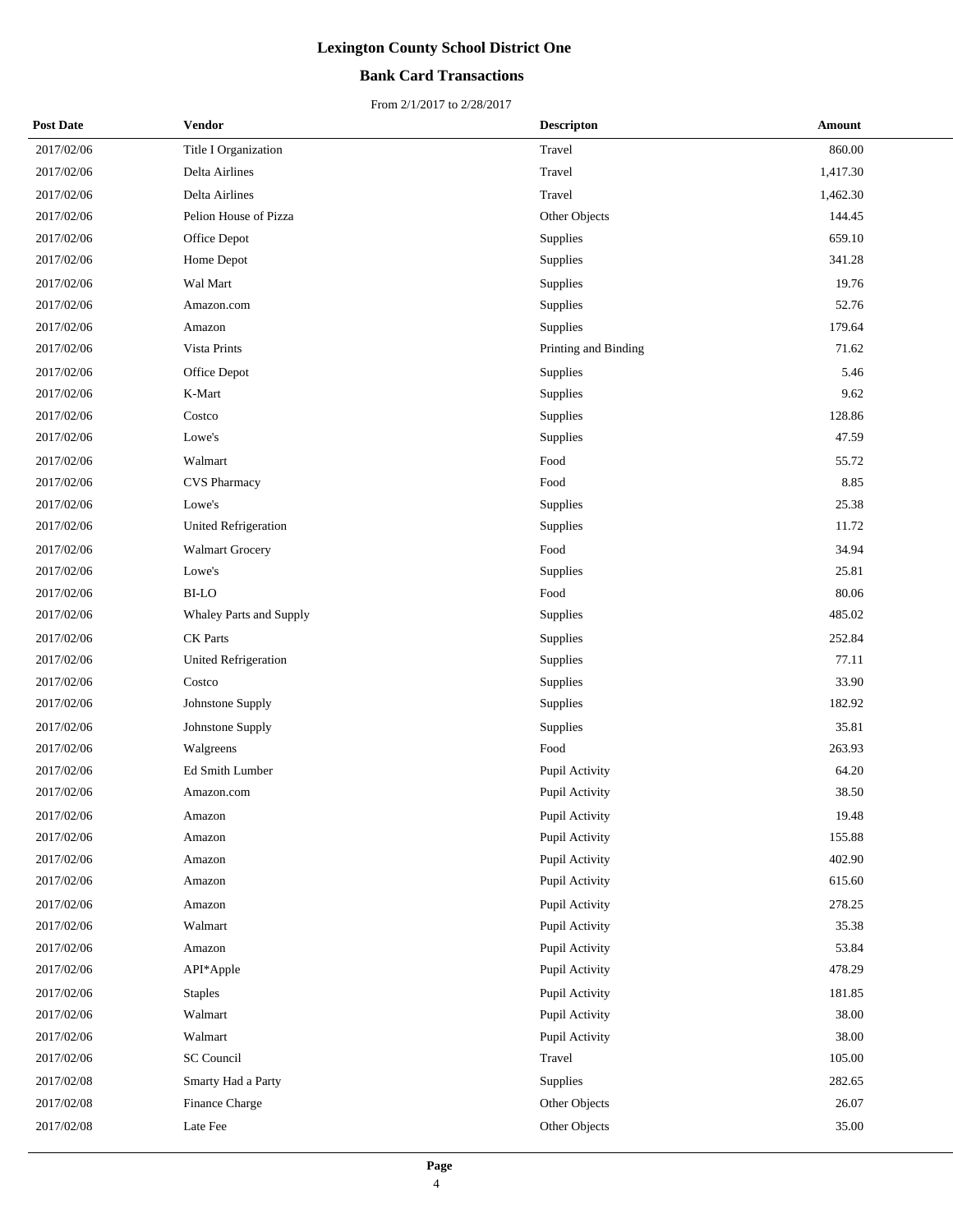## **Bank Card Transactions**

| <b>Post Date</b> | Vendor                          | <b>Descripton</b>       | Amount    |
|------------------|---------------------------------|-------------------------|-----------|
| 2017/02/08       | Finance charge                  | Other Objects           | 29.15     |
| 2017/02/08       | Late fee                        | Other Objects           | 35.00     |
| 2017/02/08       | Walmart                         | Supplies                | 29.90     |
| 2017/02/08       | <b>IGA</b>                      | Supplies                | 40.08     |
| 2017/02/08       | Creative Sewing Machine Center  | Repairs and Maintenance | 303.99    |
| 2017/02/08       | Amazon                          | Supplies                | 1,099.00  |
| 2017/02/08       | <b>Oriental Trading Company</b> | Supplies                | 114.65    |
| 2017/02/08       | Books-A-Million                 | Supplies                | 24.60     |
| 2017/02/08       | Amazon                          | Supplies                | 131.58    |
| 2017/02/08       | Amazon                          | Supplies                | 22.44     |
| 2017/02/08       | Dollar General                  | Supplies                | 5.51      |
| 2017/02/08       | Office Depot                    | Supplies                | 54.56     |
| 2017/02/08       | Amazon                          | Supplies                | 25.98     |
| 2017/02/08       | Lowes                           | Supplies                | 24.82     |
| 2017/02/08       | Amazon                          | Supplies                | 54.42     |
| 2017/02/08       | Office Depot                    | Supplies                | 187.82    |
| 2017/02/08       | Amazon                          | Supplies                | 26.70     |
| 2017/02/08       | Amazon                          | Supplies                | 76.90     |
| 2017/02/08       | Amazon                          | Supplies                | 7.14      |
| 2017/02/08       | American Airlines Ticket        | Travel                  | 306.70    |
| 2017/02/08       | Midwest Symposium               | Travel                  | 340.00    |
| 2017/02/08       | Travelocity                     | Travel                  | 844.18    |
| 2017/02/08       | Travelocity                     | Travel                  | $-750.18$ |
| 2017/02/08       | <b>American Airlines</b>        | Travel                  | 306.70    |
| 2017/02/08       | Office Depot                    | Supplies                | 8.87      |
| 2017/02/08       | Ark Therapeutic                 | Supplies                | 148.56    |
| 2017/02/08       | Amazon                          | Supplies                | 7.09      |
| 2017/02/08       | Amazon                          | Supplies                | 17.99     |
| 2017/02/23       | <b>Staples</b>                  | Supplies                | 67.40     |
| 2017/02/23       | <b>Staples</b>                  | Supplies                | 136.93    |
| 2017/02/23       | Walker Hardware                 | Supplies                | 97.77     |
| 2017/02/23       | Microboards Technology (Afinia  | Supplies                | 331.29    |
| 2017/02/23       | Demco                           | Supplies                | 250.07    |
| 2017/02/23       | <b>SCMEA</b>                    | Travel                  | 100.00    |
| 2017/02/23       | Pine Grove Inc.                 | Travel                  | 70.00     |
| 2017/02/23       | Shumpert's IGA                  | Supplies                | 4.95      |
| 2017/02/23       | Amazon.com                      | Supplies                | 67.78     |
| 2017/02/23       | Walmart                         | Supplies                | 56.73     |
| 2017/02/23       | Walmart                         | Supplies                | 47.38     |
| 2017/02/23       | Lowes                           | Supplies                | 16.71     |
| 2017/02/23       | Walker Hardware                 | Pupil Activity          | 37.27     |
| 2017/02/23       | Amazon.com                      | Pupil Activity          | 358.58    |
| 2017/02/23       | Smoak House Restaurant          | Pupil Activity          | 57.78     |
| 2017/02/23       | Ontrack & Field Inc.            | Pupil Activity          | 49.07     |
| 2017/02/23       | VS Athletics                    | Pupil Activity          | 570.25    |
|                  |                                 |                         |           |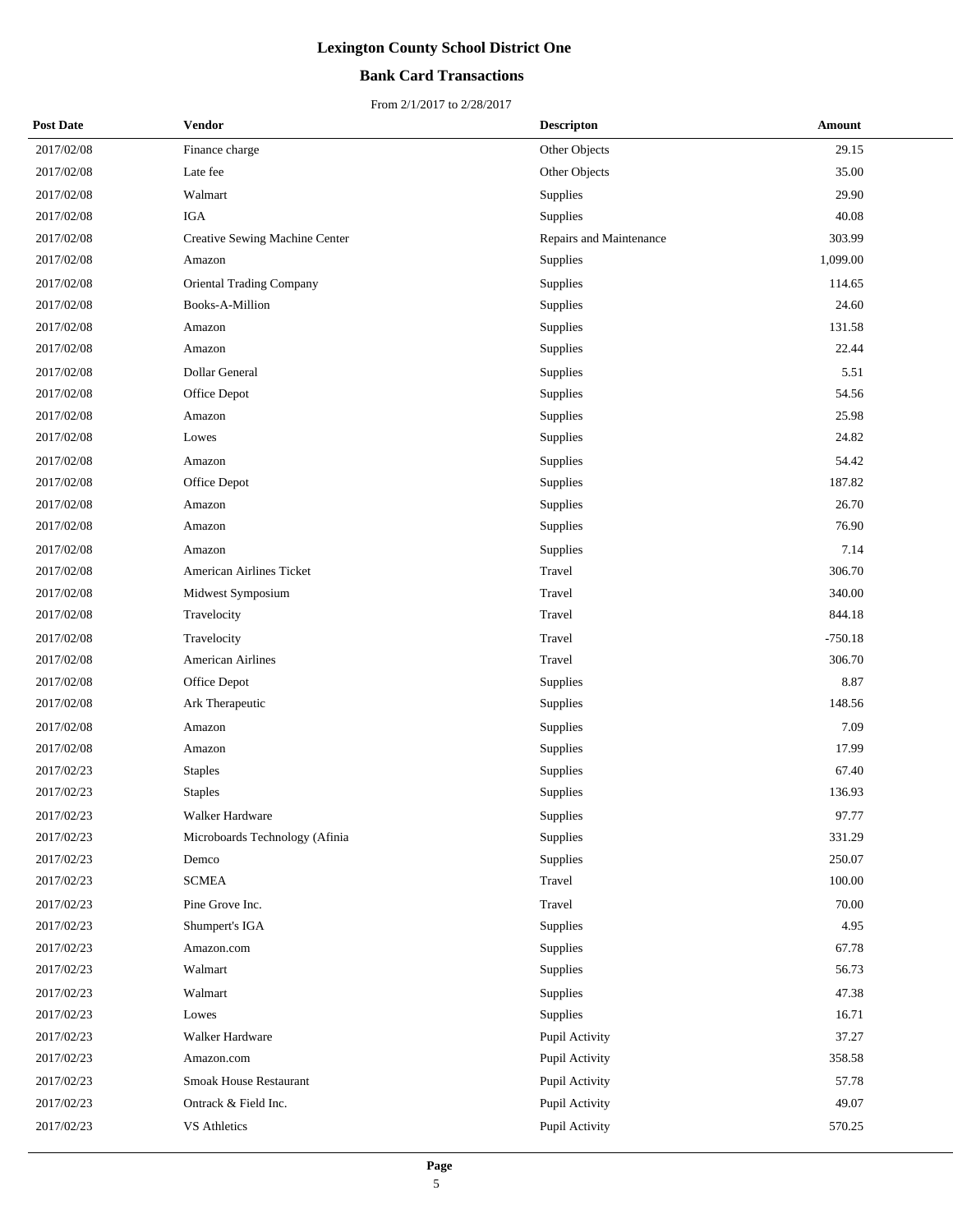## **Bank Card Transactions**

| <b>Post Date</b> | Vendor                | <b>Descripton</b>          | <b>Amount</b> |
|------------------|-----------------------|----------------------------|---------------|
| 2017/02/24       | AMAZON                | <b>Supplies</b>            | 7.55          |
| 2017/02/24       | AMAZON                | Supplies                   | 101.63        |
| 2017/02/24       | <b>AMAZON</b>         | Supplies                   | 16.42         |
| 2017/02/24       | <b>AMAZON</b>         | Supplies                   | 9.00          |
| 2017/02/24       | <b>AMAZON</b>         | Supplies                   | 143.71        |
| 2017/02/24       | <b>AMAZON</b>         | Supplies                   | 4.28          |
| 2017/02/24       | THE SECRETSTORIES.COM | Supplies                   | 499.50        |
| 2017/02/24       | <b>AMAZON</b>         | <b>Supplies</b>            | 14.44         |
| 2017/02/24       | <b>AMAZON</b>         | Supplies                   | 17.50         |
| 2017/02/24       | <b>AMAZON</b>         | Supplies                   | 7.19          |
| 2017/02/24       | <b>AMAZON</b>         | Supplies                   | 4.00          |
| 2017/02/24       | TEACHERS PAY TEACHERS | Supplies                   | 518.40        |
| 2017/02/24       | Amazon.com            | Supplies-Immersion         | 55.93         |
| 2017/02/24       | <b>UPS</b>            | <b>Supplies</b>            | 216.00        |
| 2017/02/24       | Office Depot          | Supplies                   | 248.20        |
| 2017/02/24       | Amazon.com            | <b>Supplies</b>            | 49.95         |
| 2017/02/24       | <b>AMAZON</b>         | Supplies                   | 13.49         |
| 2017/02/24       | AMAZON                | Supplies                   | 28.94         |
| 2017/02/24       | WALMART               | Supplies                   | 82.76         |
| 2017/02/24       | AMAZON                | Supplies                   | 231.33        |
| 2017/02/24       | <b>AMAZON</b>         | Supplies                   | 75.62         |
| 2017/02/24       | Walmart               | Supplies                   | 14.88         |
| 2017/02/24       | $_{\rm IGA}$          | Supplies                   | 8.93          |
| 2017/02/24       | Amazon.com            | Supplies                   | 24.99         |
| 2017/02/24       | Amazon.com            | Supplies                   | 15.99         |
| 2017/02/24       | <b>USPS</b>           | Supplies                   | 1.19          |
| 2017/02/24       | Lowe's                | Supplies                   | 43.37         |
| 2017/02/24       | <b>UPS</b>            | Supplies                   | 113.05        |
| 2017/02/24       | Amazon.com            | Supplies                   | 183.33        |
| 2017/02/24       | Lowe's                | Supplies                   | 24.51         |
| 2017/02/24       | J.W. Pepper           | Supplies                   | 35.98         |
| 2017/02/24       | <b>USPS</b>           | <b>Supplies</b>            | 6.59          |
| 2017/02/24       | CVS Pharmacy          | Supplies                   | 4.00          |
| 2017/02/24       | Amazon.com            | Supplies                   | 12.19         |
| 2017/02/24       | <b>USPS</b>           | Supplies                   | 19.77         |
| 2017/02/24       | <b>USPS</b>           | Supplies                   | 17.25         |
| 2017/02/24       | Amazon.com            | Supplies                   | 38.19         |
| 2017/02/24       | Amazon.com            | Supplies                   | 94.16         |
| 2017/02/24       | Amazon.com            | Supplies-Immersion         | 13.94         |
| 2017/02/24       | Amazon.com            | Supplies-Immersion         | 171.38        |
| 2017/02/24       | Teachers Pay Teachers | Supplies                   | 269.64        |
| 2017/02/24       | Amazon.com            | <b>Technology Supplies</b> | 27.94         |
| 2017/02/24       | Laminator.com         | Supplies                   | 241.41        |
| 2017/02/24       | Amazon                | Supplies                   | 136.00        |
| 2017/02/24       | Master Teacher        | Supplies                   | 117.70        |
|                  |                       |                            |               |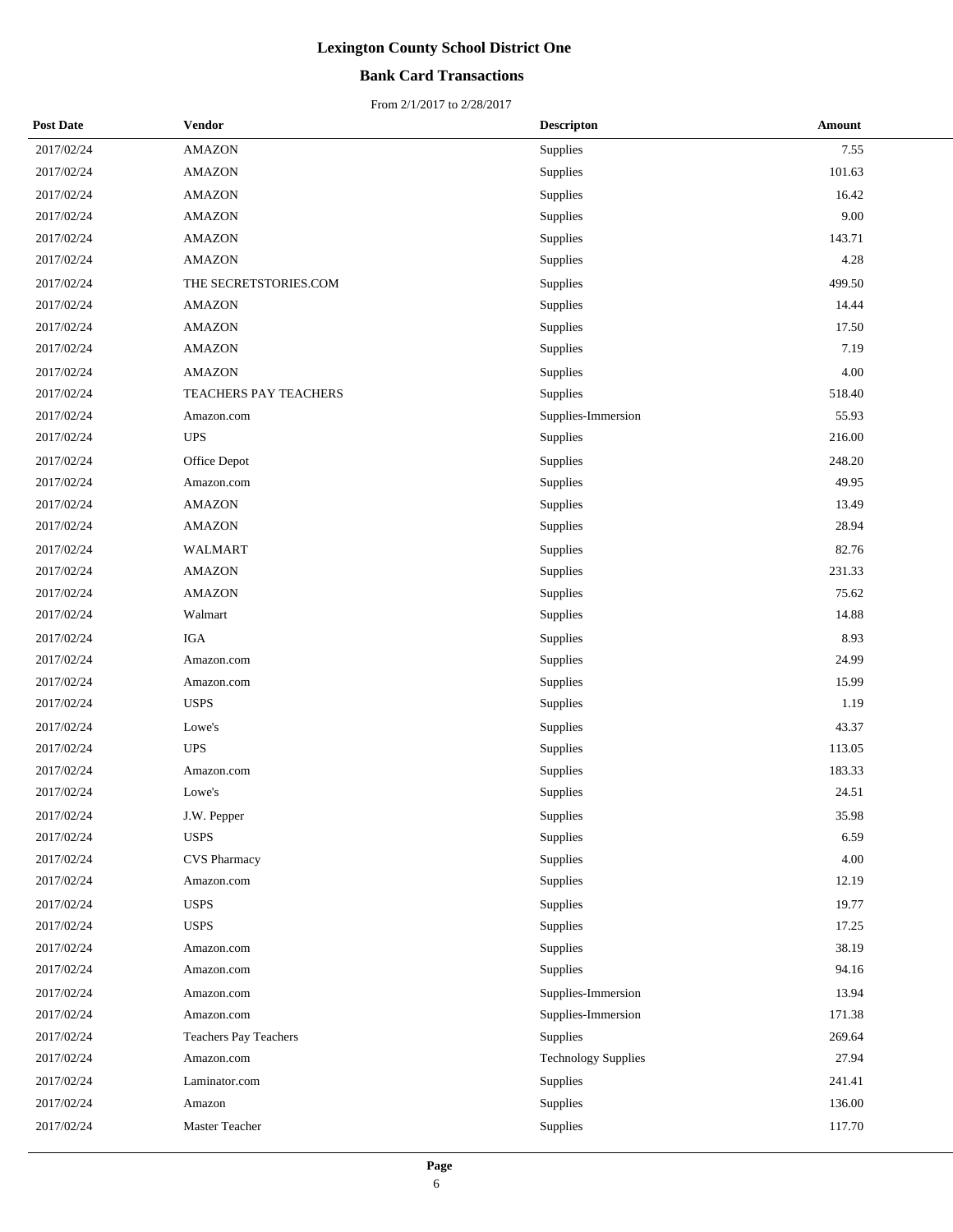## **Bank Card Transactions**

| <b>Post Date</b> | Vendor                          | <b>Descripton</b>          | Amount |
|------------------|---------------------------------|----------------------------|--------|
| 2017/02/24       | Amazon                          | Supplies                   | 63.52  |
| 2017/02/24       | Amazon                          | Supplies                   | 33.05  |
| 2017/02/24       | Amazon                          | Supplies                   | 115.48 |
| 2017/02/24       | Office Depot                    | Supplies                   | 58.84  |
| 2017/02/24       | Office Depot                    | Supplies                   | 25.21  |
| 2017/02/24       | Office Depot                    | Supplies                   | 156.24 |
| 2017/02/24       | Gilbert PO                      | Supplies                   | 19.77  |
| 2017/02/24       | JW Pepper                       | Supplies                   | 211.93 |
| 2017/02/24       | <b>USPS</b>                     | Supplies                   | 717.60 |
| 2017/02/24       | Amazon                          | Supplies                   | 99.99  |
| 2017/02/24       | <b>DIgital Office Solutions</b> | Supplies                   | 153.84 |
| 2017/02/24       | Walmart                         | Supplies                   | 46.52  |
| 2017/02/24       | <b>USPS</b>                     | Supplies                   | 7.29   |
| 2017/02/24       | <b>USPS</b>                     | Supplies                   | 29.16  |
| 2017/02/24       | <b>USPS</b>                     | Supplies                   | 7.29   |
| 2017/02/24       | Amazon.com                      | Supplies                   | 33.28  |
| 2017/02/24       | Amazon.com                      | <b>Technology Supplies</b> | 25.37  |
| 2017/02/24       | Apple                           | <b>Technology Supplies</b> | 41.73  |
| 2017/02/24       | Amazon.com                      | <b>Technology Supplies</b> | 25.37  |
| 2017/02/24       | HARBOR FREIGHT TOOLS            | Supplies                   | 78.21  |
| 2017/02/24       | <b>SUNOCO</b>                   | Supplies                   | 25.00  |
| 2017/02/24       | <b>EXXON MOBIL</b>              | Supplies                   | 39.00  |
| 2017/02/24       | <b>AMAZON</b>                   | Supplies                   | 7.39   |
| 2017/02/24       | <b>ROBOT MESH</b>               | Supplies                   | 352.79 |
| 2017/02/24       | <b>PUBLIX</b>                   | Supplies                   | 39.04  |
| 2017/02/24       | <b>IGA</b>                      | Supplies                   | 77.57  |
| 2017/02/24       | <b>IGA</b>                      | Supplies                   | 26.78  |
| 2017/02/24       | <b>IGA</b>                      | Supplies                   | 55.97  |
| 2017/02/24       | Morgan's Pharmacy               | Supplies                   | 80.83  |
| 2017/02/24       | <b>Survey Monkey</b>            | Software Renewal/Agreemen  | 78.00  |
| 2017/02/24       | <b>SCIRA Conference</b>         | Travel                     | 207.00 |
| 2017/02/24       | <b>SCIRA</b> Conference         | Travel                     | 207.00 |
| 2017/02/24       | Breakers Resort-Early Childhoo  | Travel                     | 143.36 |
| 2017/02/24       | <b>SCIRA Conference</b>         | Travel                     | 207.00 |
| 2017/02/24       | <b>SCIRA Conference</b>         | Travel                     | 207.00 |
| 2017/02/24       | <b>SCAMLE</b>                   | Travel                     | 700.00 |
| 2017/02/24       | Patricia Grand Myrtle Beach     | Travel                     | 386.94 |
| 2017/02/24       | <b>USPS</b>                     | Supplies                   | 7.49   |
| 2017/02/24       | RAPTOR TECHNOLOGIES             | Supplies                   | 200.00 |
| 2017/02/24       | <b>USPS</b>                     | Supplies                   | 6.59   |
| 2017/02/24       | <b>USPS</b>                     | Supplies                   | 147.00 |
| 2017/02/24       | <b>USPS</b>                     | Supplies                   | 7.50   |
| 2017/02/24       | <b>USPS</b>                     | Supplies                   | 147.00 |
| 2017/02/24       | <b>LEXINGTON MPO</b>            | Supplies                   | 18.80  |
| 2017/02/24       | Price's                         | Supplies-Maintenace        | 54.57  |
|                  |                                 |                            |        |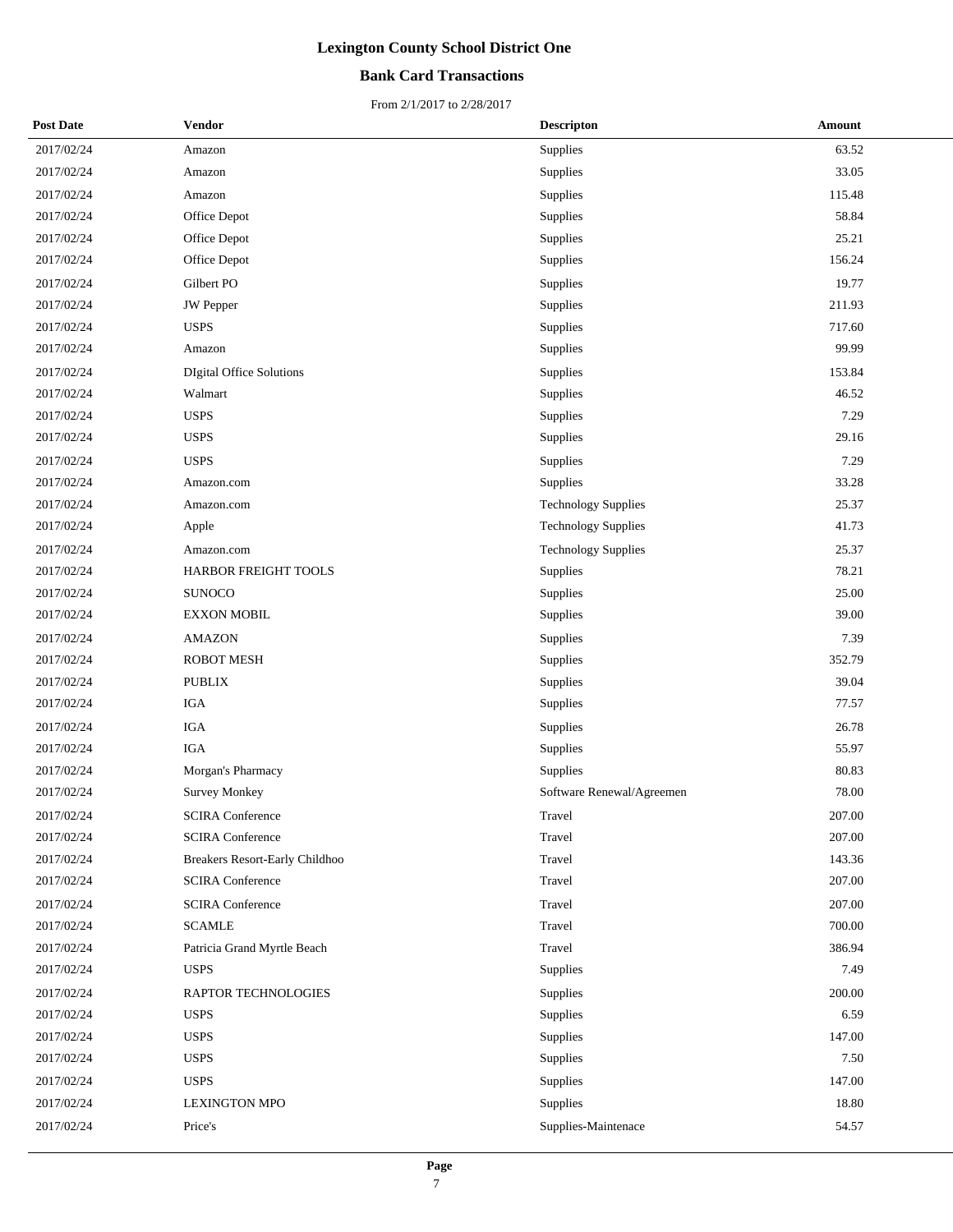## **Bank Card Transactions**

| <b>Post Date</b> | Vendor                       | <b>Descripton</b>   | Amount |
|------------------|------------------------------|---------------------|--------|
| 2017/02/24       | Ferguson                     | Supplies-Maintenace | 67.55  |
| 2017/02/24       | Gateway Supply               | Supplies-Maintenace | 55.87  |
| 2017/02/24       | Ferguson                     | Supplies-Maintenace | 175.79 |
| 2017/02/24       | Walmart                      | Supplies-Maintenace | 83.86  |
| 2017/02/24       | Home Depot                   | Supplies-Maintenace | 25.43  |
| 2017/02/24       | Shell Oil                    | Supplies-Maintenace | 85.00  |
| 2017/02/24       | City Electric                | Supplies-Maintenace | 12.80  |
| 2017/02/24       | Northern Tool                | Supplies-Maintenace | 149.79 |
| 2017/02/24       | Home Depot                   | Supplies-Maintenace | 118.44 |
| 2017/02/24       | Three Fountains Ace Hardware | Supplies-Maintenace | 35.16  |
| 2017/02/24       | Lexington True Value         | Supplies-Maintenace | 10.53  |
| 2017/02/24       | Home Depot                   | Supplies-Maintenace | 25.43  |
| 2017/02/24       | WP Law                       | Supplies-Maintenace | 195.11 |
| 2017/02/24       | Lexington True Value         | Supplies-Maintenace | 2.14   |
| 2017/02/24       | City Electric                | Supplies-Maintenace | 73.83  |
| 2017/02/24       | City Electric                | Supplies-Maintenace | 13.58  |
| 2017/02/24       | Lexington True Value         | Supplies-Maintenace | 6.41   |
| 2017/02/24       | Lowe's                       | Supplies-Maintenace | 221.66 |
| 2017/02/24       | Thompson Rental              | Supplies-Maintenace | 32.10  |
| 2017/02/24       | Lowe's                       | Supplies-Maintenace | 342.88 |
| 2017/02/24       | Lowe's                       | Supplies-Maintenace | 23.34  |
| 2017/02/24       | Gateway Supply               | Supplies-Maintenace | 24.49  |
| 2017/02/24       | Lowe's                       | Supplies-Maintenace | 337.03 |
| 2017/02/24       | RadioShack                   | Supplies-Maintenace | 29.39  |
| 2017/02/24       | Lowe's                       | Supplies-Maintenace | 39.85  |
| 2017/02/24       | <b>SMITH &amp; JONES</b>     | Supplies            | 19.26  |
| 2017/02/24       | LOWE'S                       | Supplies            | 22.42  |
| 2017/02/24       | LOWE'S                       | Supplies            | 11.14  |
| 2017/02/24       | PALMETTO PROPANE FUELS       | Supplies            | 17.00  |
| 2017/02/24       | City Electric                | Supplies-Maintenace | 129.85 |
| 2017/02/24       | WP Law                       | Supplies-Maintenace | 99.55  |
| 2017/02/24       | Ferguson                     | Supplies-Maintenace | 71.84  |
| 2017/02/24       | Carpet One                   | Supplies-Maintenace | 298.72 |
| 2017/02/24       | Ace Hardware                 | Supplies            | 28.09  |
| 2017/02/24       | Lowe's                       | Supplies            | 80.19  |
| 2017/02/24       | Ed Smith Lumber              | Supplies-Maintenace | 20.84  |
| 2017/02/24       | Lowe's                       | Supplies-Maintenace | 147.13 |
| 2017/02/24       | Walker Hardware              | Supplies-Maintenace | 13.54  |
| 2017/02/24       | Greenhouse Company           | Supplies-Maintenace | 80.25  |
| 2017/02/24       | City Electric                | Supplies-Maintenace | 80.00  |
| 2017/02/24       | Gateway Supply               | Supplies-Maintenace | 80.30  |
| 2017/02/24       | Ferguson                     | Supplies-Maintenace | 95.03  |
| 2017/02/24       | Walker Hardware              | Supplies-Maintenace | 6.90   |
| 2017/02/24       | Walker Hardware              | Supplies-Maintenace | 20.33  |
| 2017/02/24       | Gateway                      | Supplies-Maintenace | 267.69 |
|                  |                              |                     |        |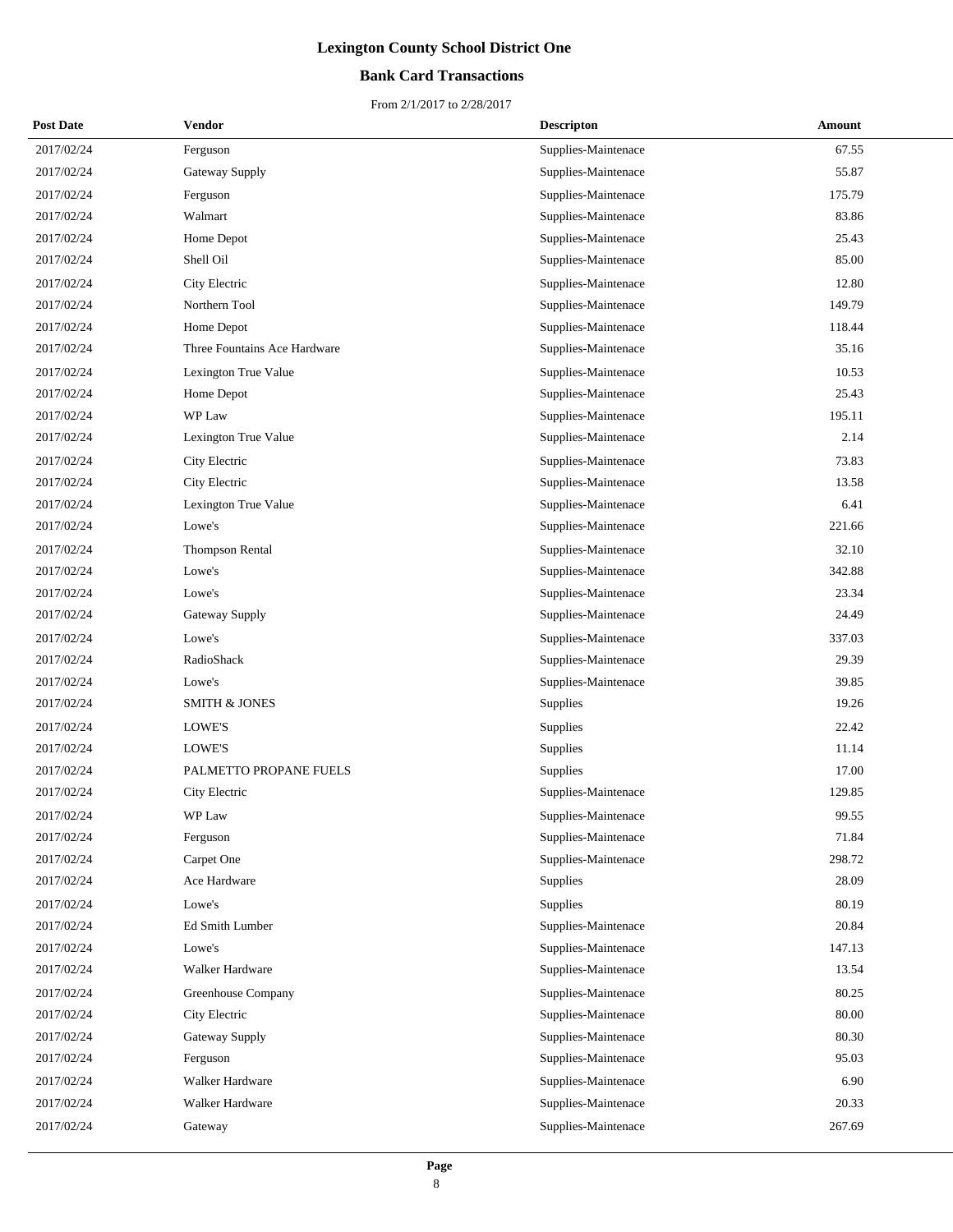## **Bank Card Transactions**

| <b>Post Date</b> | <b>Vendor</b>                | <b>Descripton</b>       | Amount |
|------------------|------------------------------|-------------------------|--------|
| 2017/02/24       | <b>LOWES</b>                 | Supplies                | 34.09  |
| 2017/02/24       | <b>EXXON MOBIL</b>           | <b>Supplies</b>         | 49.70  |
| 2017/02/24       | Amazon                       | Supplies-Maintenace     | 173.47 |
| 2017/02/24       | <b>Murphy Express</b>        | Supplies                | 30.96  |
| 2017/02/24       | City Electric                | Supplies-Maintenace     | 140.65 |
| 2017/02/24       | City Electric                | Supplies-Maintenace     | 25.67  |
| 2017/02/24       | Gateway Supply               | Supplies-Maintenace     | 119.64 |
| 2017/02/24       | Amazon                       | Supplies-Maintenace     | 49.92  |
| 2017/02/24       | Lowe's                       | Supplies-Maintenace     | 207.63 |
| 2017/02/24       | Ferguson                     | Supplies-Maintenace     | 43.66  |
| 2017/02/24       | WinSupply                    | Supplies-Maintenace     | 357.77 |
| 2017/02/24       | Three Fountains Ace Hardware | Supplies-Maintenace     | 3.20   |
| 2017/02/24       | Ferguson                     | Supplies-Maintenace     | 9.66   |
| 2017/02/24       | Ferguson                     | Supplies-Maintenace     | 151.14 |
| 2017/02/24       | City Electric                | Supplies-Maintenace     | 140.21 |
| 2017/02/24       | Lowe's                       | Supplies-Maintenace     | 107.30 |
| 2017/02/24       | Lowe's                       | Supplies-Maintenace     | 15.43  |
| 2017/02/24       | Mayer                        | Supplies-Maintenace     | 192.55 |
| 2017/02/24       | Lowe's                       | Supplies-Maintenace     | 4.75   |
| 2017/02/24       | <b>Ed Smith Lumber</b>       | Supplies                | 16.01  |
| 2017/02/24       | Gateway Supply               | Supplies-Maintenace     | 88.77  |
| 2017/02/24       | Ferguson                     | Supplies-Maintenace     | 246.29 |
| 2017/02/24       | Ferguson                     | Supplies-Maintenace     | 212.31 |
| 2017/02/24       | Ed Smith Lumber              | Supplies-Maintenace     | 12.18  |
| 2017/02/24       | Northern Tool                | Supplies-Maintenace     | 513.59 |
| 2017/02/24       | City                         | Supplies-Maintenace     | 86.10  |
| 2017/02/24       | Lowe's                       | Supplies-Maintenace     | 123.96 |
| 2017/02/24       | Mr Appliance                 | Repairs and Maintenance | 279.38 |
| 2017/02/24       | Amazon                       | Supplies-Maintenace     | 317.79 |
| 2017/02/24       | Lowe's                       | Supplies-Maintenace     | 42.09  |
| 2017/02/24       | Ferguson                     | Supplies-Maintenace     | 237.44 |
| 2017/02/24       | Lowe's                       | Supplies-Maintenace     | 10.53  |
| 2017/02/24       | City Electric                | Supplies-Maintenace     | 28.68  |
| 2017/02/24       | Sox Fence                    | Supplies-Maintenace     | 14.12  |
| 2017/02/24       | City Electric                | Supplies-Maintenace     | 112.89 |
| 2017/02/24       | Ferguson                     | Supplies-Maintenace     | 96.52  |
| 2017/02/24       | Lexington True Value         | Supplies-Maintenace     | 7.00   |
| 2017/02/24       | Lowes                        | Supplies                | 10.68  |
| 2017/02/24       | Walmart                      | Supplies                | 22.42  |
| 2017/02/24       | Lowes                        | Supplies                | 88.99  |
| 2017/02/24       | Shiffler                     | <b>Supplies</b>         | 243.86 |
| 2017/02/24       | Lowe's                       | Supplies-Maintenace     | 11.16  |
| 2017/02/24       | Lowe's                       | Supplies-Maintenace     | 34.48  |
| 2017/02/24       | City Electric                | Supplies-Maintenace     | 43.16  |
| 2017/02/24       | City Electric                | Supplies-Maintenace     | 47.81  |
|                  |                              |                         |        |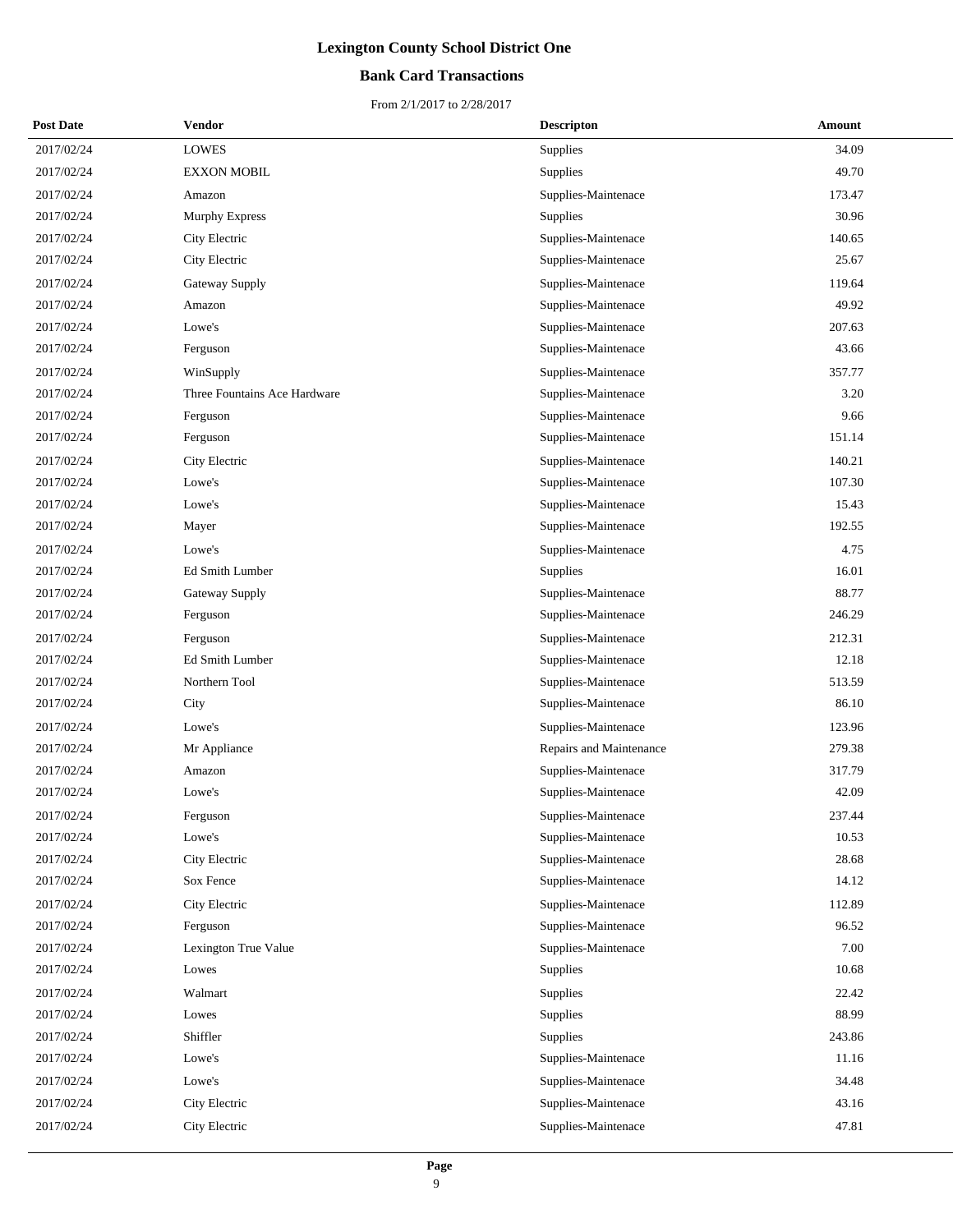## **Bank Card Transactions**

| <b>Post Date</b> | Vendor                        | <b>Descripton</b>          | Amount   |
|------------------|-------------------------------|----------------------------|----------|
| 2017/02/24       | Gateway Supply                | Supplies-Maintenace        | 19.37    |
| 2017/02/24       | Gateway Supply                | Supplies-Maintenace        | 81.46    |
| 2017/02/24       | <b>Tractor Supply</b>         | Supplies-Maintenace        | 53.49    |
| 2017/02/24       | Lexington True Value          | Supplies-Maintenace        | 77.62    |
| 2017/02/24       | Lowe's                        | Supplies-Maintenace        | 10.14    |
| 2017/02/24       | WP Law                        | Supplies-Maintenace        | 212.90   |
| 2017/02/24       | Lowe's                        | Supplies-Maintenace        | 132.06   |
| 2017/02/24       | <b>Tractor Supply</b>         | Supplies-Maintenace        | 142.04   |
| 2017/02/24       | SchoolDude                    | Travel                     | 1,390.00 |
| 2017/02/24       | <b>American Airlines</b>      | Travel                     | 815.08   |
| 2017/02/24       | National School Safety        | Travel                     | 250.00   |
| 2017/02/24       | The Home Depot                | Supplies                   | 71.57    |
| 2017/02/24       | Best Buy                      | Supplies                   | 139.09   |
| 2017/02/24       | Amazon                        | Supplies                   | 51.22    |
| 2017/02/24       | Hilton Disney Orlando         | Travel                     | 895.52   |
| 2017/02/24       | The Home Depot                | Supplies                   | 8.82     |
| 2017/02/24       | The Home Depot                | Supplies                   | 60.37    |
| 2017/02/24       | Amazon                        | Supplies                   | 259.72   |
| 2017/02/24       | Cable & Connections           | <b>Technology Supplies</b> | 181.89   |
| 2017/02/24       | <b>Learning Environments</b>  | Dues and Fees              | 99.00    |
| 2017/02/24       | Miyos of Lexington            | Other Objects              | 32.72    |
| 2017/02/24       | Libby's of Lexington          | Other Objects              | 52.67    |
| 2017/02/24       | Antai                         | Other Objects              | 83.79    |
| 2017/02/24       | Walmart                       | Other Objects              | 33.97    |
| 2017/02/24       | Fatz                          | Other Objects              | 87.64    |
| 2017/02/24       | Omni Hotel                    | Travel                     | 426.62   |
| 2017/02/24       | Omni Hotel                    | Travel                     | 426.62   |
| 2017/02/24       | <b>HIBBETT SPORTS</b>         | Supplies                   | 101.61   |
| 2017/02/24       | <b>KMART</b>                  | Supplies                   | 43.00    |
| 2017/02/24       | OFFICE DEPOT                  | Supplies                   | 33.47    |
| 2017/02/24       | <b>DOLLAR TREE STORES</b>     | Supplies                   | 77.55    |
| 2017/02/24       | WALMART                       | Supplies                   | 172.45   |
| 2017/02/24       | Walmart                       | Supplies                   | 208.61   |
| 2017/02/24       | KJs                           | Supplies                   | 36.51    |
| 2017/02/24       | Row-Loff                      | Pupil Activity             | 42.00    |
| 2017/02/24       | JW Pepper                     | Pupil Activity             | 1.65     |
| 2017/02/24       | Marbles                       | Pupil Activity             | 85.55    |
| 2017/02/24       | Walmart                       | Pupil Activity             | 144.02   |
| 2017/02/24       | Heinemann                     | Pupil Activity             | 273.54   |
| 2017/02/24       | Amazon.com                    | Pupil Activity             | 34.20    |
| 2017/02/24       | <b>Stenhouse Publishers</b>   | Pupil Activity             | 115.00   |
| 2017/02/24       | <b>LEANPUB</b>                | Pupil Activity             | 17.50    |
| 2017/02/24       | <b>EQUIPMENT &amp; ENGINE</b> | Pupil Activity             | 100.00   |
| 2017/02/24       | Walmer                        | Pupil Activity             | 14.35    |
| 2017/02/24       | Lowes                         | Pupil Activity             | 21.04    |
|                  |                               |                            |          |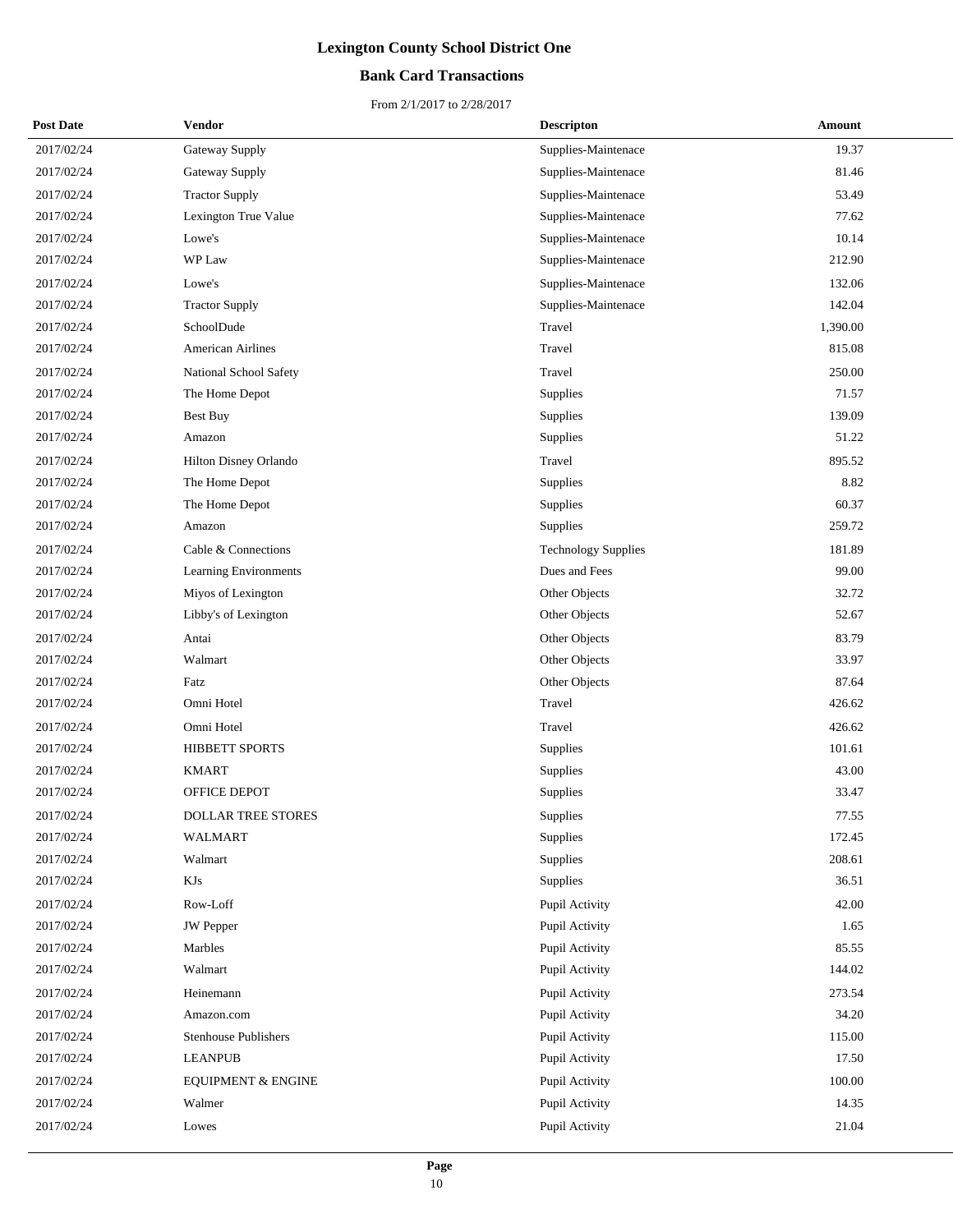## **Bank Card Transactions**

| <b>Post Date</b> | Vendor                    | <b>Descripton</b> | Amount |
|------------------|---------------------------|-------------------|--------|
| 2017/02/24       | <b>JW</b> Pepper          | Pupil Activity    | 276.37 |
| 2017/02/24       | Amazon                    | Pupil Activity    | 53.94  |
| 2017/02/24       | Lowes                     | Pupil Activity    | 12.80  |
| 2017/02/24       | $\mbox{CES}$              | Pupil Activity    | 2.53   |
| 2017/02/24       | High School Sports Report | Pupil Activity    | 300.00 |
| 2017/02/24       | Shell Oil                 | Pupil Activity    | 10.00  |
| 2017/02/24       | Piggly Wiggly             | Pupil Activity    | 35.50  |
| 2017/02/24       | Piggly Wiggly             | Pupil Activity    | 15.99  |
| 2017/02/24       | Lowes                     | Pupil Activity    | 21.38  |
| 2017/02/24       | Walmart                   | Pupil Activity    | 5.77   |
| 2017/02/24       | SC Athletic Admin Assoc.  | Pupil Activity    | 165.00 |
| 2017/02/24       | Walmart                   | Pupil Activity    | 27.38  |
| 2017/02/24       | Lexington Florist         | Pupil Activity    | 86.25  |
| 2017/02/24       | Piggly Wiggly             | Pupil Activity    | 5.33   |
| 2017/02/24       | Lexington Florist         | Pupil Activity    | 80.25  |
| 2017/02/24       | Walmart                   | Pupil Activity    | 46.85  |
| 2017/02/24       | Lowes                     | Pupil Activity    | 17.78  |
| 2017/02/24       | Lowes                     | Pupil Activity    | 46.59  |
| 2017/02/24       | JC's Lexington Bowl       | Pupil Activity    | 60.00  |
| 2017/02/24       | JC's Lexington Bowl       | Pupil Activity    | 95.00  |
| 2017/02/24       | JC's Lexington Bowl       | Pupil Activity    | 45.00  |
| 2017/02/24       | SCHOLASTIC BOOK CLUB      | Pupil Activity    | 42.00  |
| 2017/02/24       | SCHOLASTIC BOOK CLUB      | Pupil Activity    | 42.00  |
| 2017/02/24       | SCHOLASTIC BOOK CLUB      | Pupil Activity    | 42.00  |
| 2017/02/24       | Amazon.com                | Supplies          | 292.28 |
| 2017/02/24       | Lowes                     | Supplies          | 131.11 |
| 2017/02/24       | Lowes                     | Supplies          | 63.52  |
| 2017/02/24       | Lowes                     | Supplies          | 62.07  |
| 2017/02/24       | Lowes                     | Supplies          | 16.56  |
| 2017/02/24       | Hardin                    | Supplies          | 385.74 |
| 2017/02/24       | Lowes                     | Supplies          | 122.73 |
| 2017/02/24       | Lowes                     | <b>Supplies</b>   | 62.11  |
| 2017/02/24       | Lowes                     | Supplies          | 814.27 |
| 2017/02/24       | Lowes                     | Supplies          | 24.85  |
| 2017/02/24       | Lowes                     | Supplies          | 62.25  |
| 2017/02/24       | Amazon.com                | Supplies          | 55.03  |
| 2017/02/24       | Amazon.com                | Supplies          | 219.59 |
| 2017/02/27       | Walmart -                 | Supplies          | 66.30  |
| 2017/02/27       | BiLo-                     | Supplies          | 29.83  |
| 2017/02/27       | Great Lakes Sports -      | Supplies          | 88.15  |
| 2017/02/27       | Walmart -                 | Supplies          | 86.04  |
| 2017/02/27       | Amazon -                  | Supplies          | 135.00 |
| 2017/02/27       | Amazon -                  | Supplies          | 40.00  |
| 2017/02/27       | Walmart -                 | Supplies          | 19.92  |
| 2017/02/27       | Amazon -                  | Supplies          | 74.79  |
|                  |                           |                   |        |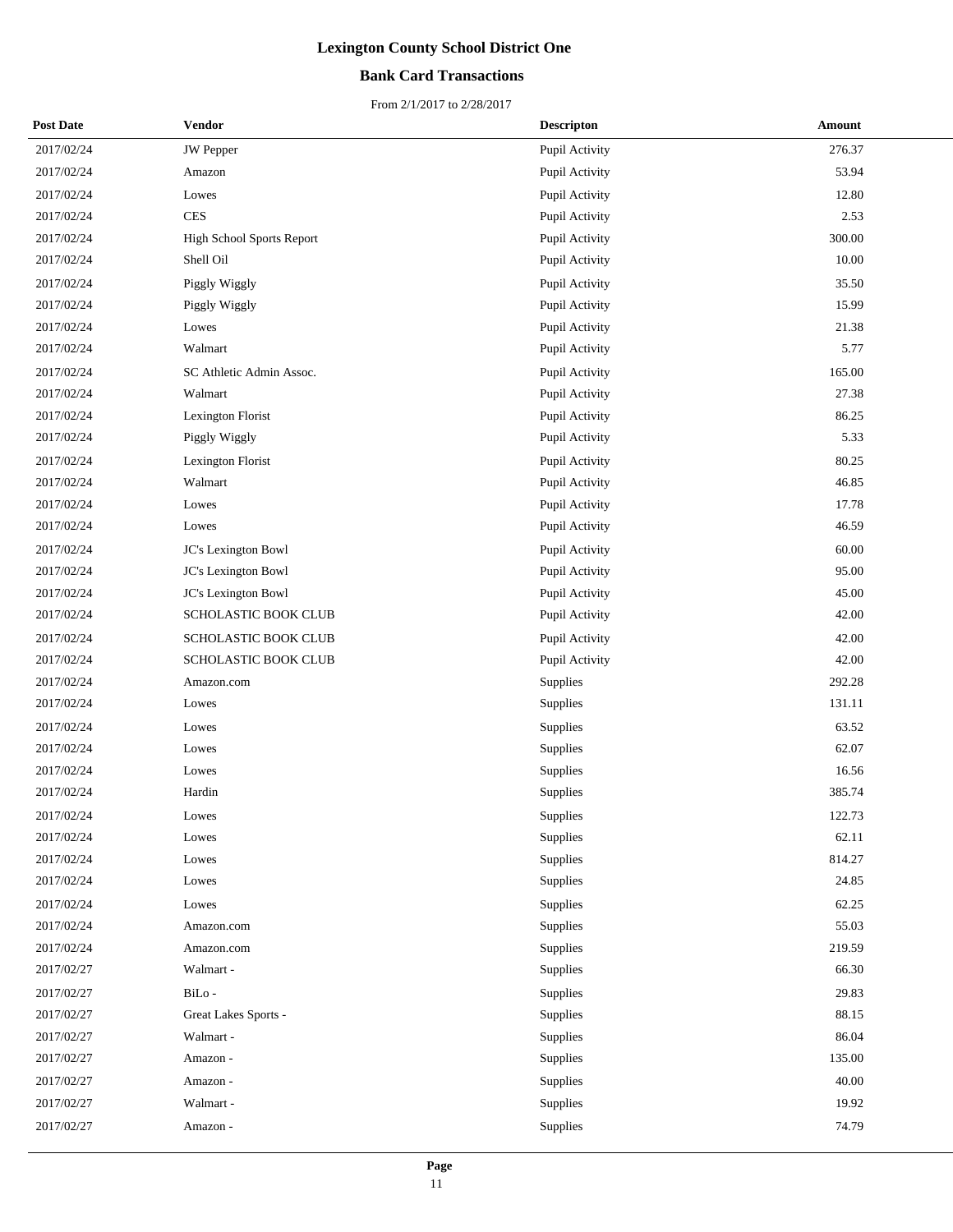## **Bank Card Transactions**

| <b>Post Date</b> | <b>Vendor</b>                  | <b>Descripton</b>          | Amount    |
|------------------|--------------------------------|----------------------------|-----------|
| 2017/02/27       | Educational Wonderland -       | Supplies                   | 24.72     |
| 2017/02/27       | <b>SCASA</b>                   | Travel                     | 195.00    |
| 2017/02/27       | <b>SCFLTA</b>                  | Travel                     | 450.00    |
| 2017/02/27       | Amazon                         | Supplies                   | 122.64    |
| 2017/02/27       | Office Depot                   | Supplies                   | 261.03    |
| 2017/02/27       | <b>US Post Office</b>          | Supplies                   | 141.00    |
| 2017/02/27       | Amazon                         | Supplies                   | 61.61     |
| 2017/02/27       | <b>BreakOut EDU</b>            | Supplies                   | 250.00    |
| 2017/02/27       | <b>CVent</b>                   | Travel                     | 195.00    |
| 2017/02/27       | <b>SCMEA</b>                   | Travel                     | 100.00    |
| 2017/02/27       | Amazon                         | Supplies                   | 5.89      |
| 2017/02/27       | <b>USPS</b>                    | Supplies                   | 16.39     |
| 2017/02/27       | Walmart                        | Supplies                   | 69.25     |
| 2017/02/27       | Amazon                         | Supplies                   | 32.94     |
| 2017/02/27       | Amazon                         | Supplies                   | 156.83    |
| 2017/02/27       | Amazon                         | Supplies                   | 81.60     |
| 2017/02/27       | ENTERPRISE RENTAL              | Pupil Transportation       | 90.60     |
| 2017/02/27       | <b>ESCAPE PLAN</b>             | Pupil Transportation       | 210.00    |
| 2017/02/27       | <b>ENTERPRISE RENTAL</b>       | Pupil Transportation       | 78.09     |
| 2017/02/27       | <b>VISTA PARKING</b>           | Pupil Transportation       | 7.30      |
| 2017/02/27       | <b>BP CIRCLE K</b>             | Supplies                   | 12.00     |
| 2017/02/27       | <b>USPS</b>                    | Supplies                   | 7.25      |
| 2017/02/27       | <b>EXXON MOBIL</b>             | Supplies                   | 60.00     |
| 2017/02/27       | <b>EXXON MOBIL</b>             | Supplies                   | 52.50     |
| 2017/02/27       | ZEBRA CLEANERS                 | Supplies                   | 40.37     |
| 2017/02/27       | PITT STOP                      | Supplies                   | 55.80     |
| 2017/02/27       | <b>ABC</b> Office              | Supplies                   | 157.93    |
| 2017/02/27       | <b>OSMA</b>                    | <b>Technology Supplies</b> | 649.00    |
| 2017/02/27       | Amazon                         | <b>Technology Supplies</b> | 64.19     |
| 2017/02/27       | <b>JW</b> Pepper               | Supplies                   | 42.99     |
| 2017/02/27       | Embassy Suites @ Kingston Plan | Travel                     | 218.00    |
| 2017/02/27       | OTC (Oriental Trading Co)      | Supplies                   | 83.33     |
| 2017/02/27       | Walmart                        | Supplies                   | 48.74     |
| 2017/02/27       | Walmart                        | Supplies                   | 57.90     |
| 2017/02/27       | Amazon -                       | <b>Library Books</b>       | 106.87    |
| 2017/02/27       | <b>Oriental Trading</b>        | Supplies                   | 48.93     |
| 2017/02/27       | <b>Embassy Suites</b>          | Travel                     | 153.18    |
| 2017/02/27       | GSCC                           | Travel                     | $-125.00$ |
| 2017/02/27       | Project Adventure              | Travel                     | 540.00    |
| 2017/02/27       | Walmart                        | Supplies                   | 58.68     |
| 2017/02/27       | Publix                         | Other Objects              | 57.32     |
| 2017/02/27       | Tropical Smoothie Cafe         | Other Objects              | 83.81     |
| 2017/02/27       | Walmart                        | Other Objects              | 23.29     |
| 2017/02/27       | Chick Fil A                    | Other Objects              | 79.81     |
| 2017/02/27       | Delta Air                      | Travel                     | 1,066.35  |
|                  |                                |                            |           |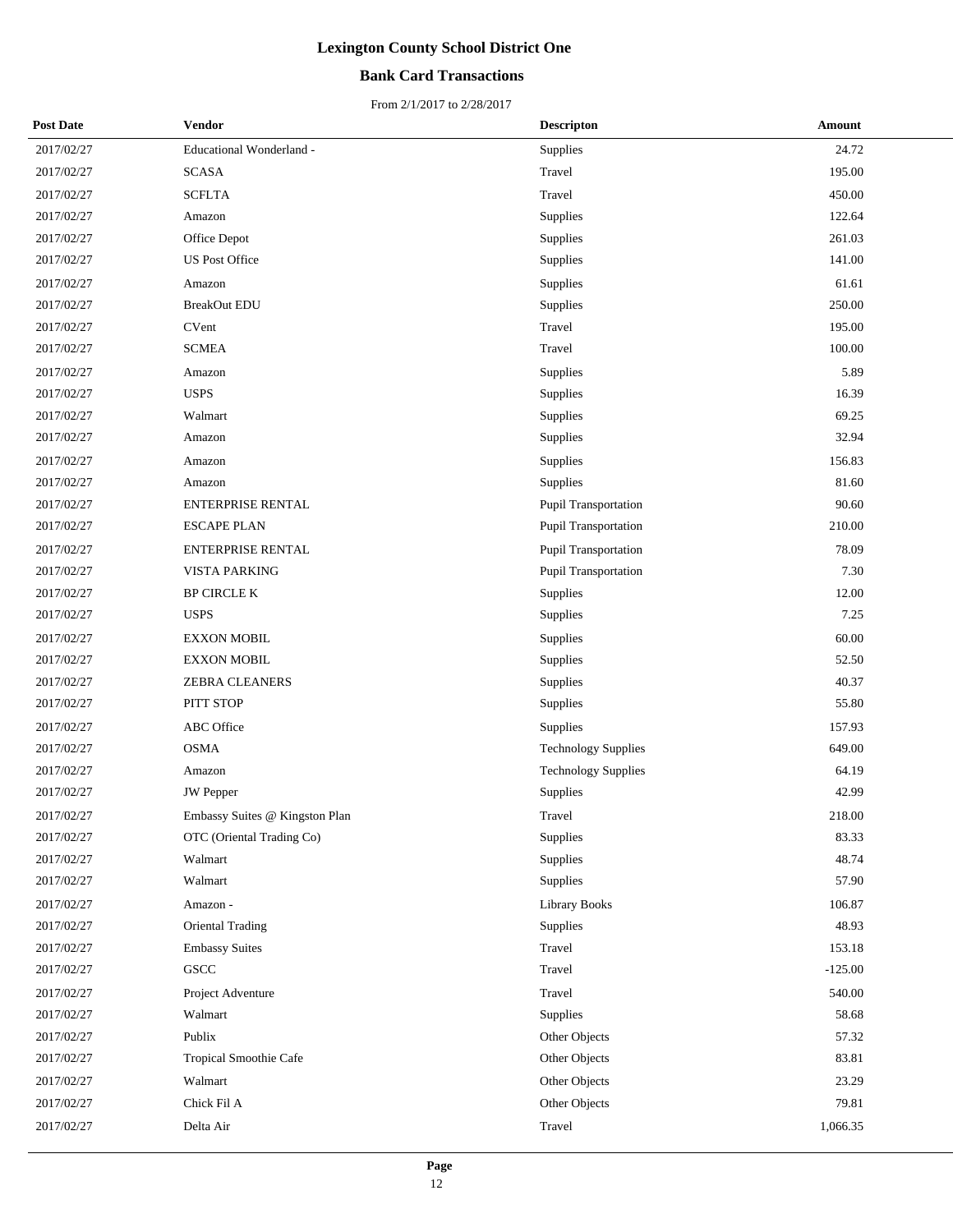## **Bank Card Transactions**

| <b>Post Date</b> | Vendor                        | <b>Descripton</b>   | Amount |
|------------------|-------------------------------|---------------------|--------|
| 2017/02/27       | SC Council on Competitiveness | Travel              | 105.00 |
| 2017/02/27       | <b>Hilton Hotels</b>          | Travel              | 248.39 |
| 2017/02/27       | Publix                        | Supplies            | 29.48  |
| 2017/02/27       | <b>BI-LO</b>                  | Supplies            | 34.44  |
| 2017/02/27       | Groucho's Deli                | Other Objects       | 56.49  |
| 2017/02/27       | Chick Fil A                   | Other Objects       | 108.17 |
| 2017/02/27       | Publix                        | Other Objects       | 61.19  |
| 2017/02/27       | Tropical Smoothie Caf??       | Other Objects       | 543.44 |
| 2017/02/27       | Fatz Caf??                    | Other Objects       | 70.76  |
| 2017/02/27       | Amazon -                      | Supplies            | 101.78 |
| 2017/02/27       | Amazon -                      | Supplies            | 13.07  |
| 2017/02/27       | Amazon -                      | Supplies            | 114.72 |
| 2017/02/27       | Precision Roller -            | Supplies            | 36.74  |
| 2017/02/27       | Walmart -                     | Supplies            | 6.36   |
| 2017/02/27       | Office Depot -                | Supplies            | 57.74  |
| 2017/02/27       | Office Depot -                | Supplies            | 3.21   |
| 2017/02/27       | Ferguson                      | Supplies-Maintenace | 3.68   |
| 2017/02/27       | A-Z Lawnmower                 | Supplies-Maintenace | 143.06 |
| 2017/02/27       | AutoZone                      | Supplies-Maintenace | 99.06  |
| 2017/02/27       | Lowe's                        | Supplies-Maintenace | 24.27  |
| 2017/02/27       | Enlows                        | Supplies-Maintenace | 155.44 |
| 2017/02/27       | Ferguson                      | Supplies-Maintenace | 9.72   |
| 2017/02/27       | LR Hook Tire                  | Supplies-Maintenace | 137.23 |
| 2017/02/27       | LR Hook Tire                  | Supplies-Maintenace | 31.30  |
| 2017/02/27       | Enlows                        | Supplies-Maintenace | 142.85 |
| 2017/02/27       | <b>NAPA</b>                   | Supplies-Maintenace | 77.99  |
| 2017/02/27       | AutoZone                      | Supplies-Maintenace | 108.99 |
| 2017/02/27       | Sparrow & Kennedy             | Supplies-Maintenace | 40.83  |
| 2017/02/27       | AutoZone                      | Supplies-Maintenace | 34.45  |
| 2017/02/27       | Enlows                        | Supplies-Maintenace | 18.14  |
| 2017/02/27       | Lowe's                        | Supplies-Maintenace | 86.36  |
| 2017/02/27       | Enlows                        | Supplies-Maintenace | 178.54 |
| 2017/02/27       | Ferguson                      | Supplies-Maintenace | 19.92  |
| 2017/02/27       | <b>Tractor Supply</b>         | Supplies-Maintenace | 34.23  |
| 2017/02/27       | Lowe's                        | Supplies-Maintenace | 283.60 |
| 2017/02/27       | AutoZone                      | Supplies-Maintenace | 38.59  |
| 2017/02/27       | Lowe's                        | Supplies-Maintenace | 183.95 |
| 2017/02/27       | Lowe's                        | Supplies-Maintenace | 31.59  |
| 2017/02/27       | Johnstone Supply              | Supplies-Maintenace | 247.44 |
| 2017/02/27       | Lowe's                        | Supplies-Maintenace | 18.28  |
| 2017/02/27       | Home Depot                    | Supplies-Maintenace | 37.08  |
| 2017/02/27       | Fortline                      | Supplies-Maintenace | 316.72 |
| 2017/02/27       | A-Z Lawnmower                 | Supplies-Maintenace | 106.95 |
| 2017/02/27       | AutoZone                      | Supplies-Maintenace | 177.29 |
| 2017/02/27       | A-Z Lawnmower                 | Supplies-Maintenace | 18.02  |
|                  |                               |                     |        |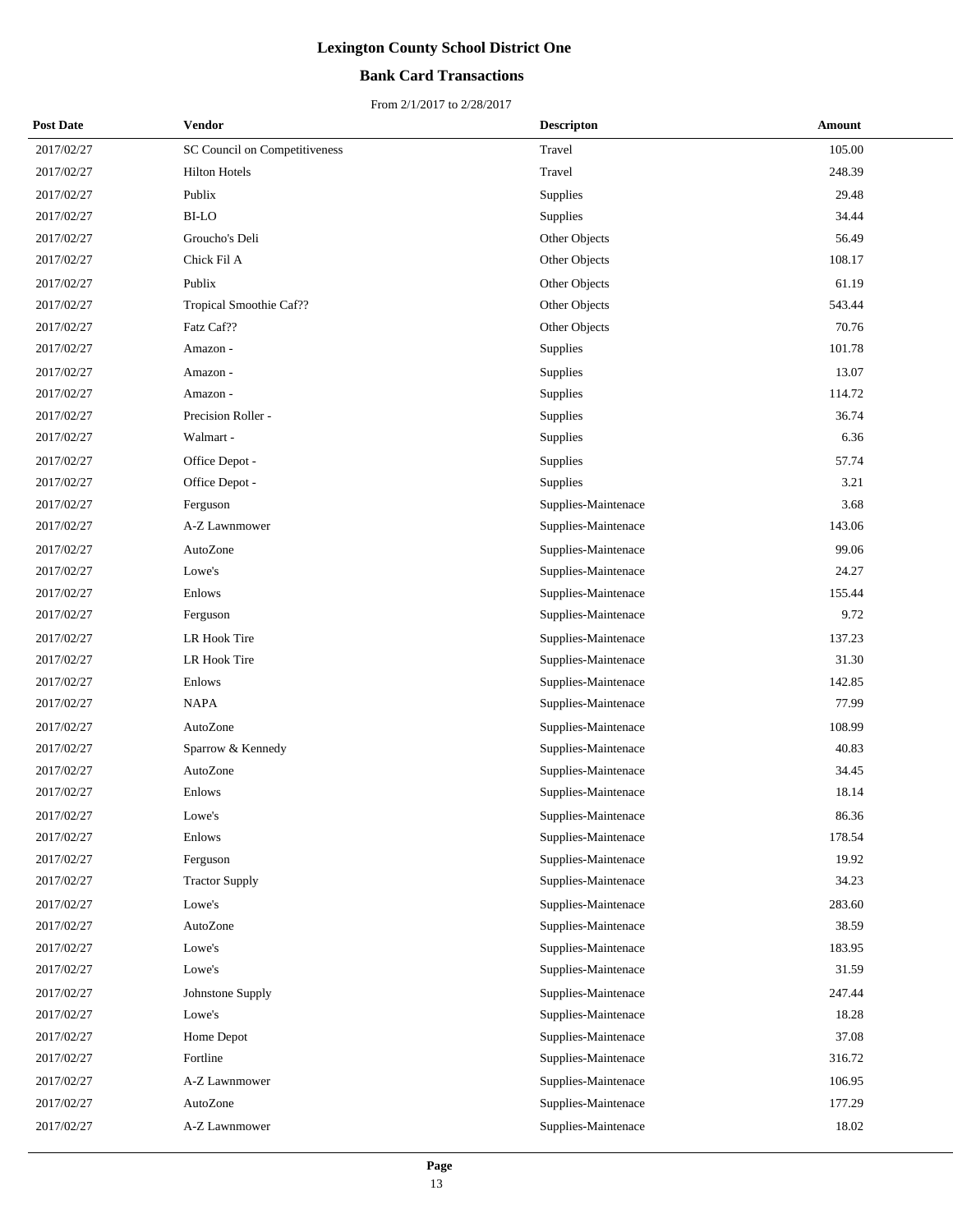## **Bank Card Transactions**

| <b>Post Date</b> | Vendor                    | <b>Descripton</b>       | Amount |
|------------------|---------------------------|-------------------------|--------|
| 2017/02/27       | LR Hook Tire              | Repairs and Maintenance | 119.16 |
| 2017/02/27       | LR Hook Tire              | Repairs and Maintenance | 16.88  |
| 2017/02/27       | LR Hook Tire              | Repairs and Maintenance | 44.68  |
| 2017/02/27       | V&O Tire                  | Repairs and Maintenance | 45.33  |
| 2017/02/27       | A-Z Lawnmower             | Supplies-Maintenace     | 9.67   |
| 2017/02/27       | Lexington True Value      | Supplies-Maintenace     | 22.56  |
| 2017/02/27       | A-Z Lawnmower             | Supplies-Maintenace     | 97.59  |
| 2017/02/27       | A-Z Lawnmower             | Supplies-Maintenace     | 48.26  |
| 2017/02/27       | Amazon                    | Supplies-Maintenace     | 35.25  |
| 2017/02/27       | Sparrow & Kennedy         | Supplies-Maintenace     | 94.00  |
| 2017/02/27       | A-Z Lawnmower             | Supplies-Maintenace     | 144.99 |
| 2017/02/27       | <b>Tractor Supply</b>     | Supplies-Maintenace     | 41.13  |
| 2017/02/27       | City Electric             | Supplies-Maintenace     | 11.63  |
| 2017/02/27       | City Electric             | Supplies-Maintenace     | 4.05   |
| 2017/02/27       | A-Z Lawnmower             | Supplies-Maintenace     | 104.67 |
| 2017/02/27       | Home Depot                | Supplies-Maintenace     | 120.96 |
| 2017/02/27       | A-Z Lawnmower             | Supplies-Maintenace     | 64.04  |
| 2017/02/27       | AutoZone                  | Supplies-Maintenace     | 88.69  |
| 2017/02/27       | Home Depot                | Supplies-Maintenace     | 36.58  |
| 2017/02/27       | <b>EXXON MOBIL</b>        | Supplies                | 48.50  |
| 2017/02/27       | <b>ENLOWS AUTO SUPPLY</b> | Supplies                | 78.33  |
| 2017/02/27       | Lowes -                   | Supplies                | 16.54  |
| 2017/02/27       | Amazon -                  | Supplies                | 162.45 |
| 2017/02/27       | Lowes -                   | Supplies                | 64.46  |
| 2017/02/27       | Sherwin Williams          | Supplies-Maintenace     | 87.68  |
| 2017/02/27       | Lowe's                    | Supplies-Maintenace     | 160.53 |
| 2017/02/27       | Sherwin Williams          | Supplies-Maintenace     | 108.76 |
| 2017/02/27       | Sherwin Williams          | Supplies-Maintenace     | 75.37  |
| 2017/02/27       | Sherwin Williams          | Supplies-Maintenace     | 108.77 |
| 2017/02/27       | Amazon                    | Supplies                | 106.95 |
| 2017/02/27       | Lowe's                    | Supplies                | 294.97 |
| 2017/02/27       | Lowe's                    | Supplies                | 107.17 |
| 2017/02/27       | WP Law                    | Supplies-Maintenace     | 265.15 |
| 2017/02/27       | Ferguson                  | Supplies-Maintenace     | 193.38 |
| 2017/02/27       | WP Law                    | Supplies-Maintenace     | 55.84  |
| 2017/02/27       | WP Law                    | Supplies-Maintenace     | 166.90 |
| 2017/02/27       | Superior Intl Industries  | Supplies-Maintenace     | 292.11 |
| 2017/02/27       | True Value of Lexington   | Supplies                | 61.13  |
| 2017/02/27       | Pitt Stop/Exxon           | Supplies                | 50.76  |
| 2017/02/27       | Johnstone Supply          | Supplies-Maintenace     | 102.60 |
| 2017/02/27       | Gateway Supply            | Supplies-Maintenace     | 97.51  |
| 2017/02/27       | SOS                       | Repairs and Maintenance | 487.50 |
| 2017/02/27       | A-Z Lawnmower             | Supplies-Maintenace     | 75.67  |
| 2017/02/27       | A-Z Lawnmower             | Supplies-Maintenace     | 89.43  |
| 2017/02/27       | A-Z Lawnmower             | Supplies-Maintenace     | 108.30 |
|                  |                           |                         |        |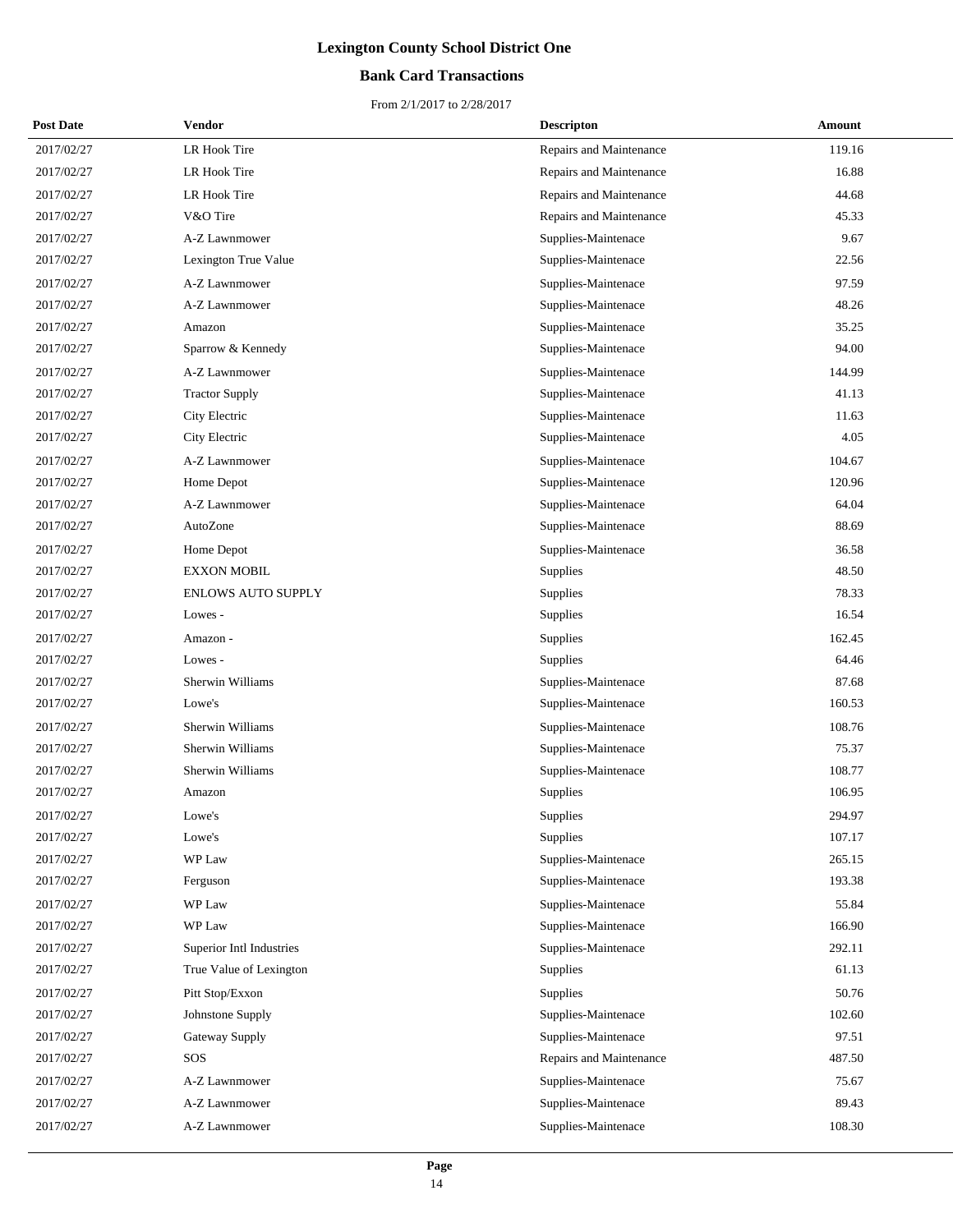## **Bank Card Transactions**

| <b>Post Date</b> | Vendor                   | <b>Descripton</b>    | <b>Amount</b> |
|------------------|--------------------------|----------------------|---------------|
| 2017/02/27       | AutoZone                 | Supplies-Maintenace  | 135.74        |
| 2017/02/27       | A-Z Lawnmower            | Supplies-Maintenace  | 104.68        |
| 2017/02/27       | A-Z Lawnmower            | Supplies-Maintenace  | 64.04         |
| 2017/02/27       | AutoZone                 | Supplies-Maintenace  | 125.04        |
| 2017/02/27       | <b>NSPRA</b>             | Travel               | 349.00        |
| 2017/02/27       | <b>NSPRA</b>             | Travel               | 610.00        |
| 2017/02/27       | <b>NSPRA</b>             | Travel               | 210.00        |
| 2017/02/27       | <b>NSPRA</b>             | Supplies             | 150.65        |
| 2017/02/27       | Walmart                  | Supplies             | 27.56         |
| 2017/02/27       | <b>USPS</b>              | Supplies             | 11.41         |
| 2017/02/27       | Target                   | Supplies             | 87.72         |
| 2017/02/27       | Press Plus               | Periodicals          | 8.95          |
| 2017/02/27       | Walmart                  | Other Objects        | 27.50         |
| 2017/02/27       | COMPUTER DESIGN          | Printing and Binding | 194.74        |
| 2017/02/27       | CANDYWAREHOUSE.COM       | Supplies             | 74.54         |
| 2017/02/27       | MY SCRATCH OFFS          | Supplies             | 35.49         |
| 2017/02/27       | <b>GET SMART</b>         | Supplies             | 238.59        |
| 2017/02/27       | <b>AMAZON</b>            | Supplies             | 9.57          |
| 2017/02/27       | <b>AMAZON</b>            | Supplies             | 164.74        |
| 2017/02/27       | <b>BILO</b>              | Supplies             | 98.98         |
| 2017/02/27       | <b>PUBLIX</b>            | Supplies             | 31.47         |
| 2017/02/27       | WALMART                  | Supplies             | 12.21         |
| 2017/02/27       | WALMART                  | Supplies             | 127.30        |
| 2017/02/27       | <b>WALMART</b>           | Supplies             | 60.18         |
| 2017/02/27       | WALMART                  | Supplies             | 38.84         |
| 2017/02/27       | PUBLIX                   | Supplies             | 6.09          |
| 2017/02/27       | WALMART                  | Supplies             | 95.19         |
| 2017/02/27       | <b>CHEFSTORE</b>         | Supplies             | 233.55        |
| 2017/02/27       | <b>PUBLIX</b>            | Supplies             | 93.56         |
| 2017/02/27       | <b>PUBLIX</b>            | Supplies             | 67.41         |
| 2017/02/27       | <b>PUBLIX</b>            | Supplies             | 145.71        |
| 2017/02/27       | WALMART                  | Supplies             | 57.29         |
| 2017/02/27       | Amazon                   | Pupil Activity       | 139.44        |
| 2017/02/27       | JW Pepper                | Pupil Activity       | 11.25         |
| 2017/02/27       | JW Pepper                | Pupil Activity       | 154.19        |
| 2017/02/27       | <b>JW</b> Pepper         | Pupil Activity       | 167.98        |
| 2017/02/27       | Freedom Paper            | Pupil Activity       | 306.20        |
| 2017/02/27       | Freedom Paper            | Pupil Activity       | 282.30        |
| 2017/02/27       | Walmart -                | Pupil Activity       | 36.60         |
| 2017/02/27       | Amazon                   | Pupil Activity       | 45.96         |
| 2017/02/27       | CAROLINA BIOLOGIC SUPPLY | Pupil Activity       | 381.35        |
| 2017/02/27       | <b>AMAZON</b>            | Pupil Activity       | 13.99         |
| 2017/02/27       | <b>AMAZON</b>            | Pupil Activity       | 80.46         |
| 2017/02/27       | GMS                      | Pupil Activity       | 352.00        |
| 2017/02/27       | Walmart                  | Pupil Activity       | 246.50        |
|                  |                          |                      |               |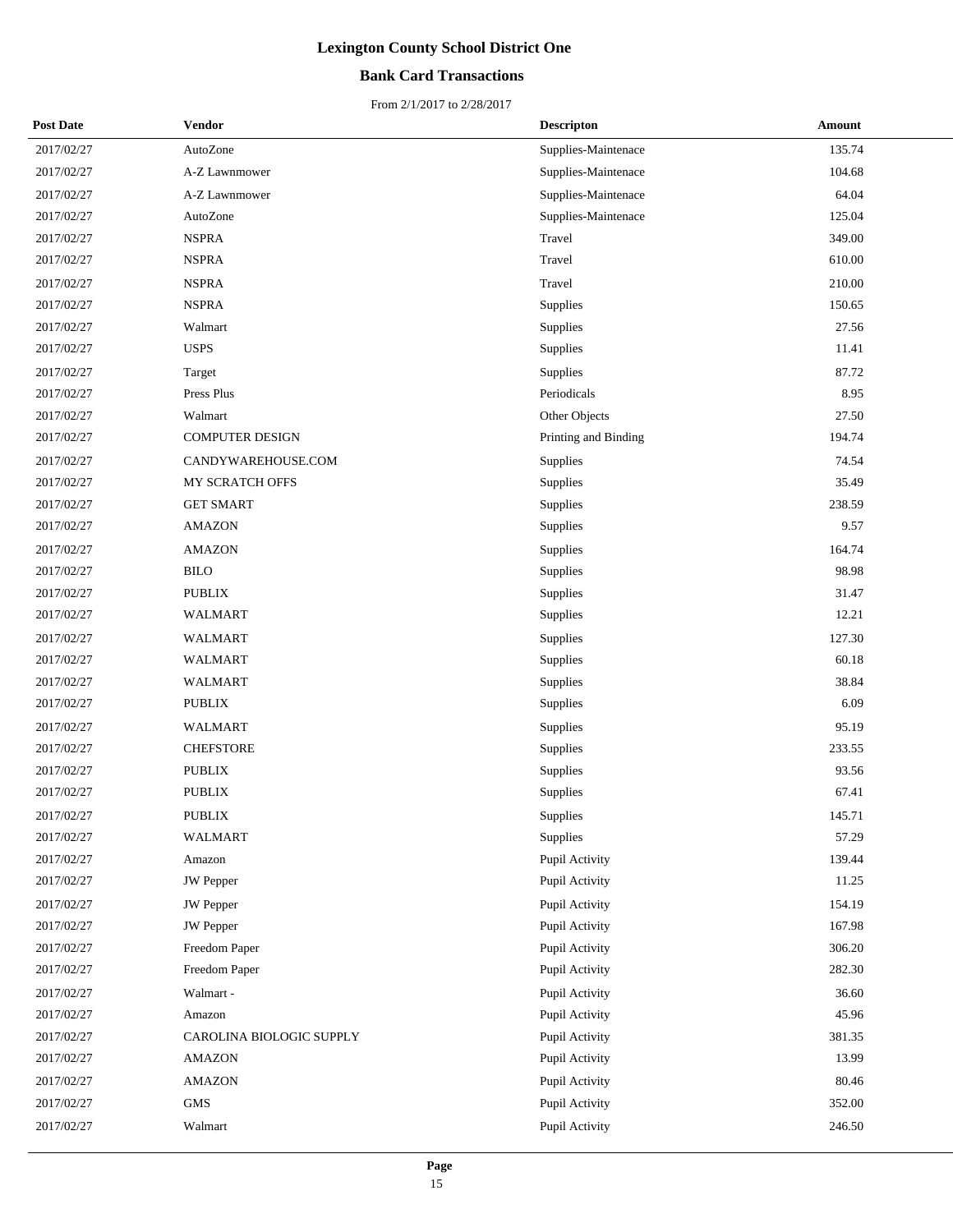## **Bank Card Transactions**

| <b>Post Date</b> | <b>Vendor</b>                   | <b>Descripton</b>          | Amount |
|------------------|---------------------------------|----------------------------|--------|
| 2017/02/27       | Arborsci.com                    | Pupil Activity             | 191.16 |
| 2017/02/27       | Orion                           | Pupil Activity             | 52.44  |
| 2017/02/27       | Flinn                           | Pupil Activity             | 204.43 |
| 2017/02/27       | Walmart                         | Pupil Activity             | 10.08  |
| 2017/02/27       | Lowe's                          | Pupil Activity             | 29.04  |
| 2017/02/27       | Dooley's Sport Shop             | Pupil Activity             | 67.41  |
| 2017/02/27       | JW Pepper                       | Pupil Activity             | 48.99  |
| 2017/02/27       | Gattis Pro Audio                | Pupil Activity             | 109.14 |
| 2017/02/27       | TAMS-Witmark Music              | Pupil Activity             | 93.75  |
| 2017/02/27       | Amazon                          | Pupil Activity             | 124.69 |
| 2017/02/27       | Amazon                          | Pupil Activity             | 377.46 |
| 2017/02/27       | Amazon                          | Pupil Activity             | 262.15 |
| 2017/02/27       | wrslingbear                     | Pupil Activity             | 45.99  |
| 2017/02/28       | <b>NCS Pearson</b>              | Printing and Binding       | 99.88  |
| 2017/02/28       | Office Depot                    | Printing and Binding       | 64.99  |
| 2017/02/28       | <b>Super Duper Publications</b> | Supplies                   | 98.43  |
| 2017/02/28       | SC Council for HS               | Travel                     | 105.00 |
| 2017/02/28       | Lowe's                          | Supplies                   | 126.01 |
| 2017/02/28       | JoAnn Fabrics                   | Supplies                   | 240.56 |
| 2017/02/28       | Scholastic Magazine             | Supplies                   | 90.75  |
| 2017/02/28       | <b>ACTFL</b>                    | Supplies                   | 185.29 |
| 2017/02/28       | Apperson                        | Supplies                   | 337.45 |
| 2017/02/28       | <b>EAI</b> Education            | Supplies                   | 404.25 |
| 2017/02/28       | Amazon                          | Supplies                   | 259.99 |
| 2017/02/28       | Amazon                          | Supplies                   | 763.92 |
| 2017/02/28       | JoAnn Fabric                    | Supplies                   | 18.75  |
| 2017/02/28       | JoAnn Fabric                    | Supplies                   | 202.17 |
| 2017/02/28       | The UPS Store                   | Supplies                   | 8.12   |
| 2017/02/28       | Best Buy                        | Supplies                   | 229.99 |
| 2017/02/28       | Scholastic Magazine             | Supplies                   | 104.39 |
| 2017/02/28       | Amazon                          | Supplies                   | 23.21  |
| 2017/02/28       | JoAnn Fabrics                   | Supplies                   | 351.98 |
| 2017/02/28       | JoAnn Fabric                    | Supplies                   | 557.17 |
| 2017/02/28       | Amazon                          | Supplies                   | 244.46 |
| 2017/02/28       | Wal Mart                        | Supplies                   | 93.59  |
| 2017/02/28       | Amazon                          | Supplies                   | 92.87  |
| 2017/02/28       | Amazon                          | <b>Technology Supplies</b> | 45.14  |
| 2017/02/28       | <b>B&amp;H</b> Photo            | <b>Technology Supplies</b> | 441.84 |
| 2017/02/28       | JoAnn Fabric                    | Supplies                   | 152.14 |
| 2017/02/28       | Amazon.com                      | Supplies                   | 295.18 |
| 2017/02/28       | Youthlight                      | Supplies                   | 8.51   |
| 2017/02/28       | Marco Products                  | Supplies                   | 14.30  |
| 2017/02/28       | Lowe's                          | Supplies                   | 38.50  |
| 2017/02/28       | EB The Energy Bus Conference    | Travel                     | 263.69 |
| 2017/02/28       | EB SCASCD Spring Conference     | Travel                     | 180.34 |
|                  |                                 |                            |        |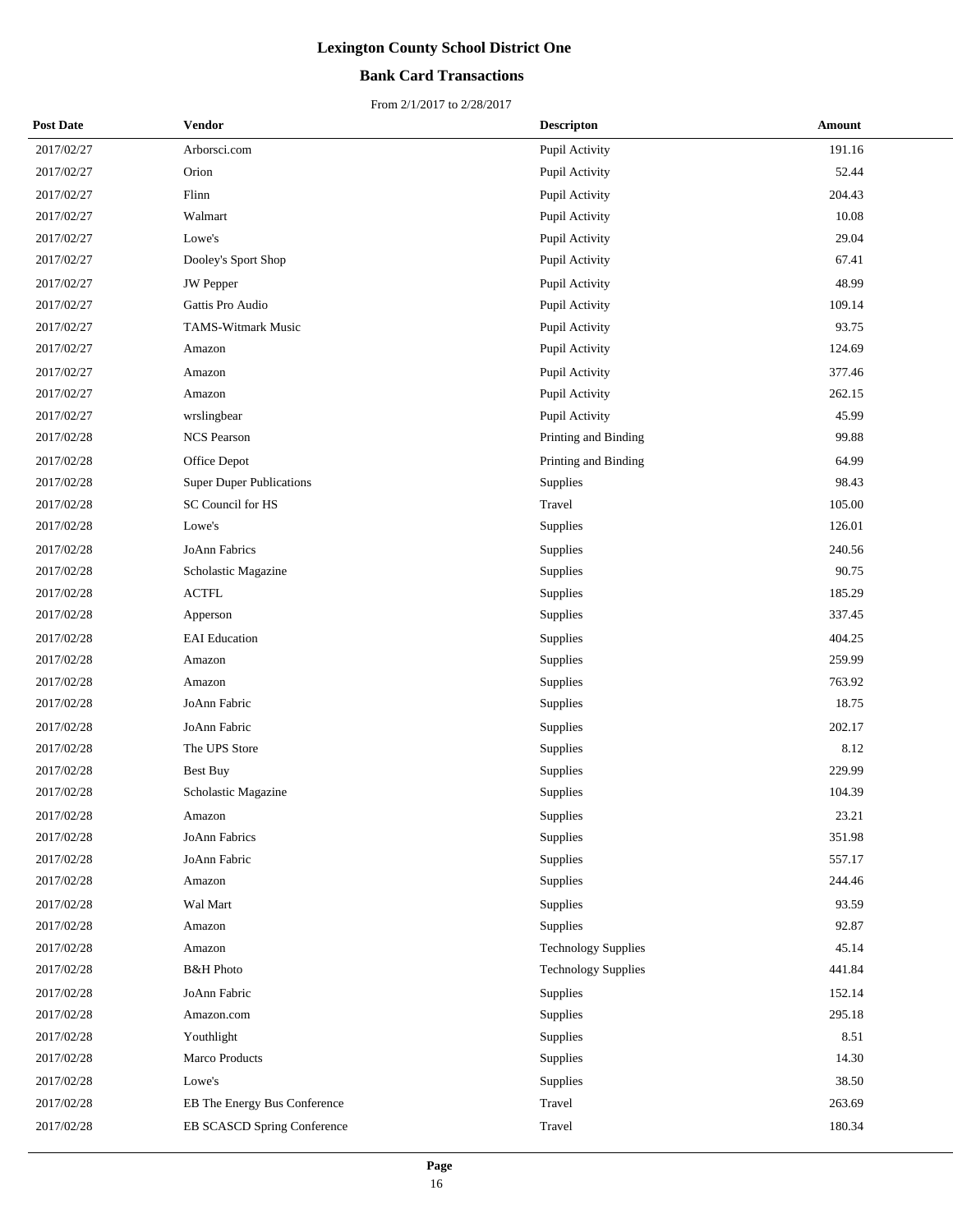## **Bank Card Transactions**

| <b>Post Date</b> | Vendor                         | <b>Descripton</b> | Amount   |
|------------------|--------------------------------|-------------------|----------|
| 2017/02/28       | Embassy Kingston               | Travel            | 219.76   |
| 2017/02/28       | SC Council of HS               | Travel            | 630.00   |
| 2017/02/28       | Acco Brands                    | Supplies          | 55.62    |
| 2017/02/28       | South Carolina Athletic Admini | Travel            | 375.00   |
| 2017/02/28       | Lexington True Value           | Supplies          | 27.63    |
| 2017/02/28       | Publix                         | Supplies          | 4.76     |
| 2017/02/28       | Lowes                          | Supplies          | 48.87    |
| 2017/02/28       | Lowe's                         | Supplies          | 168.82   |
| 2017/02/28       | Lowe's                         | Supplies          | 61.50    |
| 2017/02/28       | Lowe's                         | Supplies          | 9.50     |
| 2017/02/28       | The Home Depot                 | Supplies          | 34.15    |
| 2017/02/28       | U Line                         | Supplies          | 624.04   |
| 2017/02/28       | Lowe's                         | Supplies          | 25.94    |
| 2017/02/28       | Lowe's                         | Supplies          | 95.14    |
| 2017/02/28       | Murphy Express                 | Supplies          | 29.40    |
| 2017/02/28       | Staple's                       | Pupil Activity    | 42.11    |
| 2017/02/28       | Home Depot                     | Pupil Activity    | 11.96    |
| 2017/02/28       | Lowe's                         | Pupil Activity    | 143.44   |
| 2017/02/28       | Triangle lock and safe         | Pupil Activity    | 33.71    |
| 2017/02/28       | Lowe's                         | Pupil Activity    | 66.88    |
| 2017/02/28       | Lowe's                         | Pupil Activity    | 32.08    |
| 2017/02/28       | Lowe's                         | Pupil Activity    | $-33.14$ |
| 2017/02/28       | Heinemann                      | Pupil Activity    | 617.93   |
| 2017/02/28       | McGraw-Hill                    | Pupil Activity    | 612.78   |
| 2017/02/28       | <b>Educational Wonderland</b>  | Pupil Activity    | 70.63    |
| 2017/02/28       | <b>USPS</b>                    | Pupil Activity    | 55.59    |
| 2017/02/28       | Office Depot                   | Pupil Activity    | 49.00    |
| 2017/02/28       | Amazon                         | Pupil Activity    | 76.10    |
| 2017/02/28       | Dollar Tree                    | Pupil Activity    | 31.03    |
| 2017/02/28       | Amazon                         | Pupil Activity    | 39.98    |
| 2017/02/28       | Amazon                         | Pupil Activity    | 82.85    |
| 2017/02/28       | Makeblock                      | Pupil Activity    | 953.31   |
| 2017/02/28       | Bolchazy-Carducci Publisher    | Pupil Activity    | 602.99   |
| 2017/02/28       | Amazon                         | Pupil Activity    | 158.19   |
| 2017/02/28       | Math Assoc of America          | Pupil Activity    | 106.00   |
| 2017/02/28       | Amazon                         | Pupil Activity    | 256.39   |
| 2017/02/28       | Amazon                         | Pupil Activity    | 259.37   |
| 2017/02/28       | Sirocco Sales                  | Pupil Activity    | 45.21    |
| 2017/02/28       | Forever 21                     | Pupil Activity    | 159.38   |
| 2017/02/28       | Weissman Designs for Dance     | Pupil Activity    | 508.59   |
| 2017/02/28       | Pineview Florist               | Pupil Activity    | 67.41    |
| 2017/02/28       | Pineview Florist               | Pupil Activity    | 37.45    |
| 2017/02/28       | Lowe's                         | Pupil Activity    | 49.95    |
| 2017/02/28       | Lowes                          | Pupil Activity    | 54.06    |
| 2017/02/28       | Amazon                         | Pupil Activity    | 122.85   |
|                  |                                |                   |          |